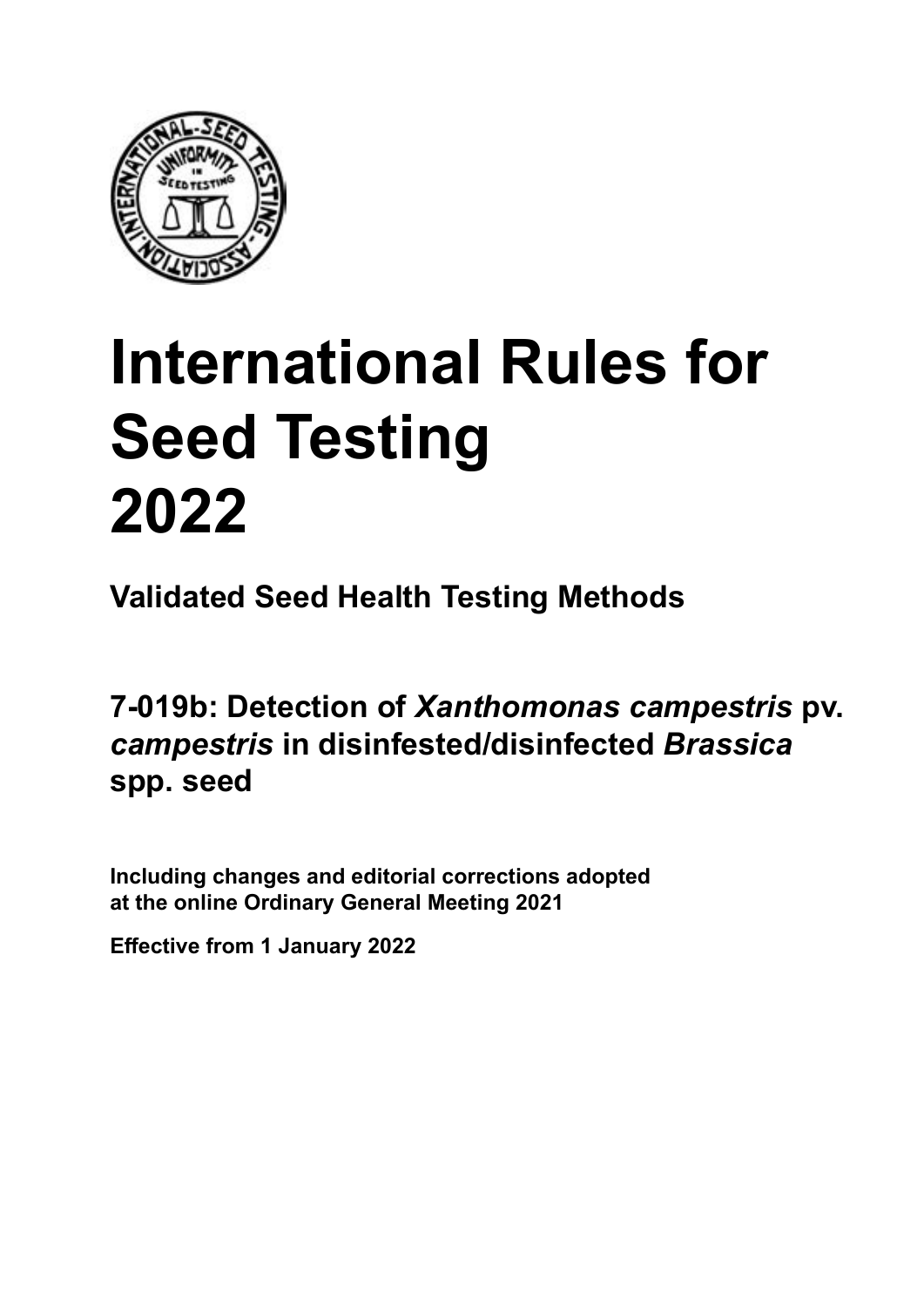# **Validation reports**

See References. Copies are available by e-mail from the<br>ISTA Secretariat at ista.office@ista.ch. ISTA Secretariat at ista.office@ista.ch.

lems relating to this method to the ISTA Seed Health Com-<br>mittee, c/o ISTA Secretariat. mittee, c/o ISTA Secretariat.<br>i Please send comments, suggestions or reports of prob-

# **Limitation de responsabilité Disclaimer**

Whilst ISTA has taken care to ensure the accuracy of the<br>methods and information described in this method description, ISTA shall not be liable for any loss or damage, etc.<br>resulting from the use of this method.<br>. resulting from the use of this method. Whilst ISTA has taken care to ensure the accuracy of the methods and information described in this method descrip-<br>tion, ISTA shall not be liable for any loss or damage, etc. tion, ISTA shall not be liable for any loss or damage, etc.<br>resulting from the use of this method.

# **Medidas de seguridad Sicherheitsmaßnahmen Sécurité Safety precautions**

Ensure you are familiar with hazard data and take Ensure you are familiar with hazard data and take<br>appropriate safety precautions, especially during weighing out of ingredients. It is assumed that persons carrying out this test are in a laboratory suitable for carrying out microbiological procedures and familiar with the principles of Good Laboratory Practice, Good Microbiological Practice, and aseptic techniques. Dispose of all waste materials in an appropriate way (e.g. autoclaving, disinfection) and in accordance with local health, environmental and safety regulations. Glade 7: Validated Deed Health Testing holes by Safety precentions<br>
Validation reports<br>
On Reference, Cusine are analisie by e-rust force in Europe you are "antiler edit based date and since<br>
Since Research at the CN-Searc microbiological procedures and familiar with the principles<br>of Good Laboratory Practice, Good Microbiological Practice,<br>and aseptic techniques. Dispose of all waste materials in<br>an appropriate way (e.g. autoclaving, disinf fallstoffe sind auf geeignete Weise und entsprechend der vor Ort über der vor Ort über und Umwelt- und Umwelt-<br>Eine und Umwelt-Effective Counter of Nicolastic Counter of Nicolastic Counter of Nicolastic Counter of Nicolastic Counter Méthodes validations of the Counter Méthodes validations of the Counter of Nicolastic Counter Méthodes validations o of Good Laboratory Practice, Good Microbiological Practice,<br>and aseptic techniques. Dispose of all waste materials in<br>an appropriate way (e.g. autoclaving, disinfection) and in Validation reports<br>
Since The Texture 1988 and the system of the Since Theorem and the Since Theorem and the system of the Since The Since The Since The Since The Since The Since The Since The Since The Since The Since The Ensure you are familiar with hazard data and take<br>appropriate safety precautions, especially during weighing<br>out of ingredients. It is assumed that persons carrying<br>out this test are in a laboratory suitable for carrying o

# **Nota sobre el uso de traducciones Anmerkung zur Benutzung der Übersetzungen Note on the use of the translations**

The electronic version of the International Rules for Seed Testing includes the English, French, German and Spanish versions. If there are any questions on interpretation of the ISTA Rules, the English version is the definitive version. The electronic version of the International Rules for Seed Testing includes the English,<br>French, German and Spanish versions. If there are any questions on interpretation of the<br>ISTA Rules, the English version is the defin The electronic version of the International Rules for Seed Testing includes the English,<br>French, German and Spanish versions. If there are any questions on interpretation of the

Published by **Extending Association (ISTA)** The International Seed Testing Association (ISTA) Zürichstr. 50, CH-8303 Bassersdorf, Switzerland

© 2022 International Seed Testing Association (ISTA)

Alle Rechte vorbehalten. Kein Teil dieses Werkes darf in irgendwelcher Form oder durch Online ISSN 2310-3655

All rights reserved. No part of this publication may be reproduced, stored in any retrieval All rights reserved. No part of this publication may be reproduced, stored in any retrieval<br>system or transmitted in any form or by any means, electronic, mechanical, photocopying,<br>recording or otherwise, without prior per recording or otherwise, without prior permis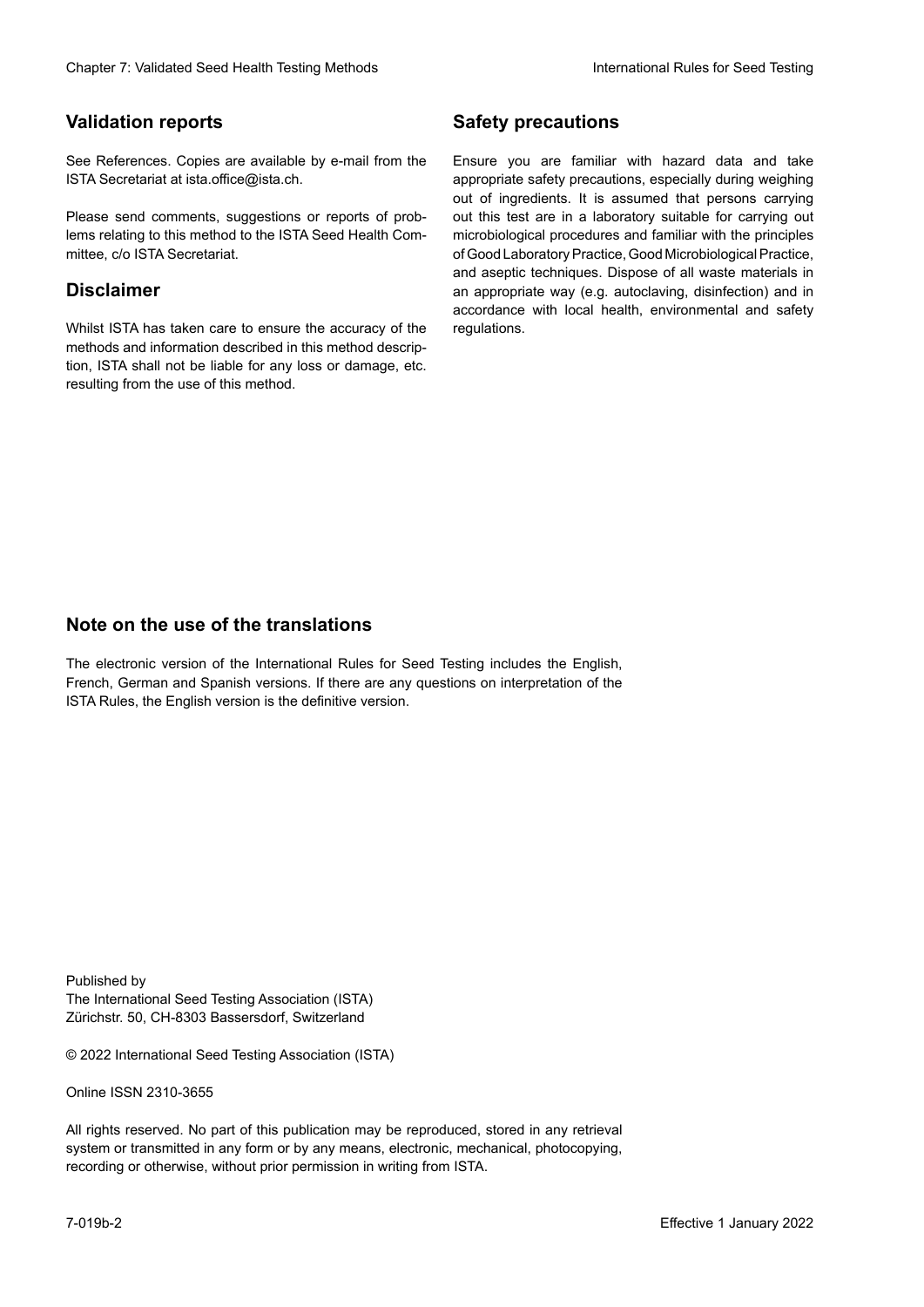# 7-019b: Detection of *Xanthomonas campestris* pv. *campestris* in disinfested/disinfected *Brassica* spp. *Brassica* **spp. désinfestées/désinfectées seed**

Host: *Brassica* spp.

- Pathogen(s): Xanthomonas campestris pv. campestris  $\sum_{k=1}^{\infty}$   $\sum_{k=1}^{\infty}$  **pammel)** Dowson *campestris* (Pammel) Dowson (Pammel) Dowson (Pammel) Dowson
- Prepared by: International Seed Health Initiative for **for Vegetable Crops, ISF (ISHI-Veg) Erstellt durch:** International Seed Health Initiative for Vegetable Crops, ISF (ISHI-Veg) **Preparé par :** International Seed Health Initiative for Vegetable Crops, ISF (ISHI-Veg)
- **Authors:** Asma, M.<sup>1</sup>, Koenraadt, H.M.S.<sup>2</sup> & Politikou,  $L^3$ BejoZaden B.V., P.O. Box 50, 1749 ZH Warmenhui-

e.<br>'BejoZaden B.V., P.O. Box 50, 1749 ZH Warmenhu zen, the iveluerianus<br>E-mail: m.asma@bejo.nl <sup>1</sup>BejoZaden B.V., P.O. Box 50, 1749 ZH Warmenhuizen, the Netherlands

 $\sum_{i=1}^{n}$  Francia du Repositor, 1260  $\sum_{i=1}^{n}$  $E$ -mail: m.asma $\omega$ bejo.m

 $\epsilon$ Nakulinoouw, P.O. Box 40, 2570 AA <sup>2</sup>Naktuinbouw, P.O. Box 40, 2370 AA Roelofarendsveen, the Netherlands

E-mail: h.koenraadt@naktuinbouw.nl

<sup>3</sup>ISF, 7 Chemin du Reposoir, 1260 Ny Suisse <sup>3</sup>ISF, 7 Chemin du Reposoir, 1260 Nyon, Switzerland E-mail: liana.politikou@ufs-asso.com

#### Versión 1.1, 2017-01-01: Materiales – los números de calis de Petri con medio de cultivo se eliminaron; se eliminaron; se eliminaron; se eliminar se eliminar se el **Revisionsstand Historique de la révision Revision history**

Version  $1.0, 2014-01-01$ 

- Version 1.1, 2017-01-01: Materials numbers of Petri<br>dishes for media deleted; Methods steps 2.5 & 2.6 dishes for media deleted; Methods steps 2.5 & 2.6 revised; Reporting results revised
- Version 1.2, 2018-01-01: Reference to the addition of TaqMan assay as a third option for suspect screening in method 7-019a
- Sample size revised Version 1.3, 2021-01-01: Safety precautions added;

#### la detección de *Xanthomonas campestris* pv. *campestris* **Hintergrund Background** (*Xcc*) en semilla no tratada de *Brassica* spp. El tratamien-La règle ISTA 7-019 a été développée et validée pour la

The ISTA Rule 7-019 has been developed and validated for the detection of Xanthomonas campestris pv. campestris (Xcc) on Brassica spp. untreated seed. Hot water treatment (HWT) and related proprietary treatments water tratament  $(11 \times 1)$  and related proprietary treatments against Xcc are a common practice to treat Brassica spp.  $\infty$   $\infty$   $\infty$   $\infty$   $\infty$   $\infty$   $\infty$   $\infty$   $\infty$   $\infty$   $\infty$   $\infty$   $\infty$   $\infty$   $\infty$   $\infty$   $\infty$   $\infty$   $\infty$   $\infty$   $\infty$   $\infty$   $\infty$   $\infty$   $\infty$   $\infty$   $\infty$   $\infty$   $\infty$   $\infty$   $\infty$   $\infty$   $\infty$   $\infty$   $\infty$   $\infty$   $\infty$  $\frac{1}{2}$ la extractivamente, de seculois ale fedested for viable cells of *Xcc*. The ISTA Rule 7-019 involves only seed soaking for pathogen extraction. This relatively mild seed soaking for pathogen extraction. This relatively filled<br>extraction of the pathogen from whole seeds does not allow for the detection of internally located *Xcc* cells which might have survived the treatment. To facilitate detection, seed must be ground to extract the internally located cells that have a better chance of surviving the treatment than see tots found to be pathogen positive. For moment the  $\frac{1}{2}$  $\frac{1}{2}$ urteilung der Effektivität solcher Behandlungen werden werden werden werden werden werden werden werden werden werden werden werden werden werden werden werden werden werden werden werden werden werden werden wer secu lots found to be painted positive. To moment the efficacy of such treatments, the seed lots are retested for seed lots found to be pathogen positive. To monitor the

bacteria located on the seed surface. A modification of the ISTA Rule 7-019, involving wet grinding of the disinfested/disinfected seed, has been developed and validated in a comparative test between eight laboratories organised by the International Seed Health Initiative for Vegetable<br>Crops, JSE (JSHJ Veg), Wet grinding strongly enhances eg in molinational seculation medalter les regenere the extraction and detection of viable Xcc located internally in disinfested/disinfected seed. Other changes to the ISTA Rule 7-019 consist of the use of phosphate buffered  $\frac{151A \text{ Kult}}{PBC}$  solution than  $\frac{1}{2}$  in  $\frac{1}{2}$  in  $\frac{1}{2}$  in  $\frac{1}{2}$  in  $\frac{1}{2}$  in  $\frac{1}{2}$  in  $\frac{1}{2}$  in  $\frac{1}{2}$ saline (PBS), rather than saline, as well as a larger rational of the saline (PBS), rather than saline, as well as a larger rational  $\frac{1}{2}$  de tampon a la semilla. Esto evita una reducción en la semilla. Esto estos en la reducción en la reducción en la reducción en la reducción en la reducción en la reducción en la reducción en la reducción en la re Acc recovery due to a suboptimal pH, especially with certain proprietary treatments (Koenraadt *et al.*, 2007). Other changes include concentration of the seed extract by centrifugation, a longer incubation time of the plated extracts to increase the sensitivity of the assay, modificaextracts to increase the sensitivity of the assay, modifica-<br>tions of the semi-selective media mCS20ABN and mFS, and modification of the pathogenicity test. **Plannets** Constrained Sect Historics Constrained in the 100 Sin New Society Constrained Sect Historics Constrained Sect Historics and the summative state to the constrained Sect Historics (Cops. ISF (ISHI-Ve) Uncertainty  $\frac{1}{2}$  handelten in Same seculture sind. And the single single single single single single single single single single single single single single single single single single single single single single single single s Acc recovery due to a suboptimal pri, especially with **Plannetoj X** Zivičkom prestrio pri NENA FANI Strane Planneton (Section de La Constitute and the Strane of the decision of the Copy (Section 2) Intermed by Intermediate Scopi SF (SHE) Copy SF (SHE) Copy SF (SHE) Copy SF ( utilis of buffer to the seed. This avoids a reduction of the *Xcc* recovery due to a suboptimal pH, especially with Acc recovery due to a suboptimal pri, especially with<br>certain proprietary treatments (Koenraadt *et al.*, 2007).<br>Other changes include concentration of the seed extract by centrifugation, a longer incubation time of the plated<br>extracts to increase the sensitivity of the assay, modifica-<br>tions of the semi-selective media mCS20ABN and mFS, **International Rules for Seed Testing Control Control Control Control Control Control Control Control Control Control Control Control Control Control Control Control Control Control Control Control Control Control Control** tio of buffer to the seed. This avoids a reduction of the extracts to increase the sensitivity of the assay, modifica-

#### eine längere Inkubationszeit der plattierten Extrakte zur Safety precautions léctifs ma $\mathbf{S}$

**Medidas de seguridad** autoclaving, disinfection) and in accordance with local health, environmental and safety regulations. Dispose of all waste materials in an appropriate way (e.g. **Sicherheitsmaßnahmen**

# **Ethidium bromide** autoclavage, des selons of selon des selons and selon design of the selon design of the selon design of the selon design of the selon design of the selon design of the selon design of the selon design of

Ethidium bromide is carcinogenic. If possible, use an alum bromide according to safety instructions. It is recommended to work with solution instead of powder. Some mention de mentione de acuerdo a las instrucciones de acuerdos est.<br> **Ethiopia** ternative chemical e.g. Gel Red<sup>TM</sup> (Biotium). Use ethidi-

- Consult the Material Safety Data Sheet on ethidium<br>hromide before using the chemical bromide before using the chemical. bromide before using the chemical.<br>• Always wear personal protective equipment when
- handling ethidium bromide. This includes wearing a handing candidate of reaction and metallicity.
- rao coal, mane gioves ana ciosea loe siloes.  $\frac{1}{2}$  next the coals, gloves, and other personal protective equipment in the lab once work is complete el guardapolita en guardano de pro $t$ ección personal en el laboratorio una vez que el trabasure coul, mine gives and closed toe shoes.  $\frac{1}{2}$  Ecave lab coats, gives, and our equipment in the fab once work is complete to prevent bromid bevor die Chemikalie verwendet wird. Die verwendet wird wird wird wird. Die verwendet wird wird wird wird  $\frac{1}{2}$  outside the factor of  $\frac{1}{2}$  and  $\frac{1}{2}$  and  $\frac{1}{2}$  and  $\frac{1}{2}$  and  $\frac{1}{2}$  and  $\frac{1}{2}$  and  $\frac{1}{2}$  and  $\frac{1}{2}$  and  $\frac{1}{2}$  and  $\frac{1}{2}$  and  $\frac{1}{2}$  and  $\frac{1}{2}$  and  $\frac{1}{2}$  and  $\frac{1}{2$ rao coai, mine gioves and crosed toe shoes. • Leave lab coats, gloves, and other personal protective Portent de la completa toujours un été de protection de protection de protection de protection de protection in<br>Contradiction in description de protection de protection de protection de la contradiction de la contradiction the spread of ethidium bromide or other chemicals cela inclusion le port de la boratoire, de la boratoire, de gants de gants de gants de la boratoire, de gants de gants de gants de gants de gants de gants de gants de gants de gants de gants de gants de gants de gants de g equipment in the lab once work is complete to prevent outside the lab.
- All work with ethiquent bromide is to be done in an 'ethidium bromide' designated area in order to keep ethidium bromide designated area in order to keep<br>ethidium bromide contamination to a minimum.  $\frac{1}{2}$  and  $\frac{1}{2}$  and  $\frac{1}{2}$  and  $\frac{1}{2}$  and  $\frac{1}{2}$  and  $\frac{1}{2}$  and  $\frac{1}{2}$  and  $\frac{1}{2}$  and  $\frac{1}{2}$  and  $\frac{1}{2}$  and  $\frac{1}{2}$  and  $\frac{1}{2}$  and  $\frac{1}{2}$  and  $\frac{1}{2}$  and  $\frac{1}{2}$  and  $\frac{1}{2}$  a • All work with ethidium bromide is to be done in an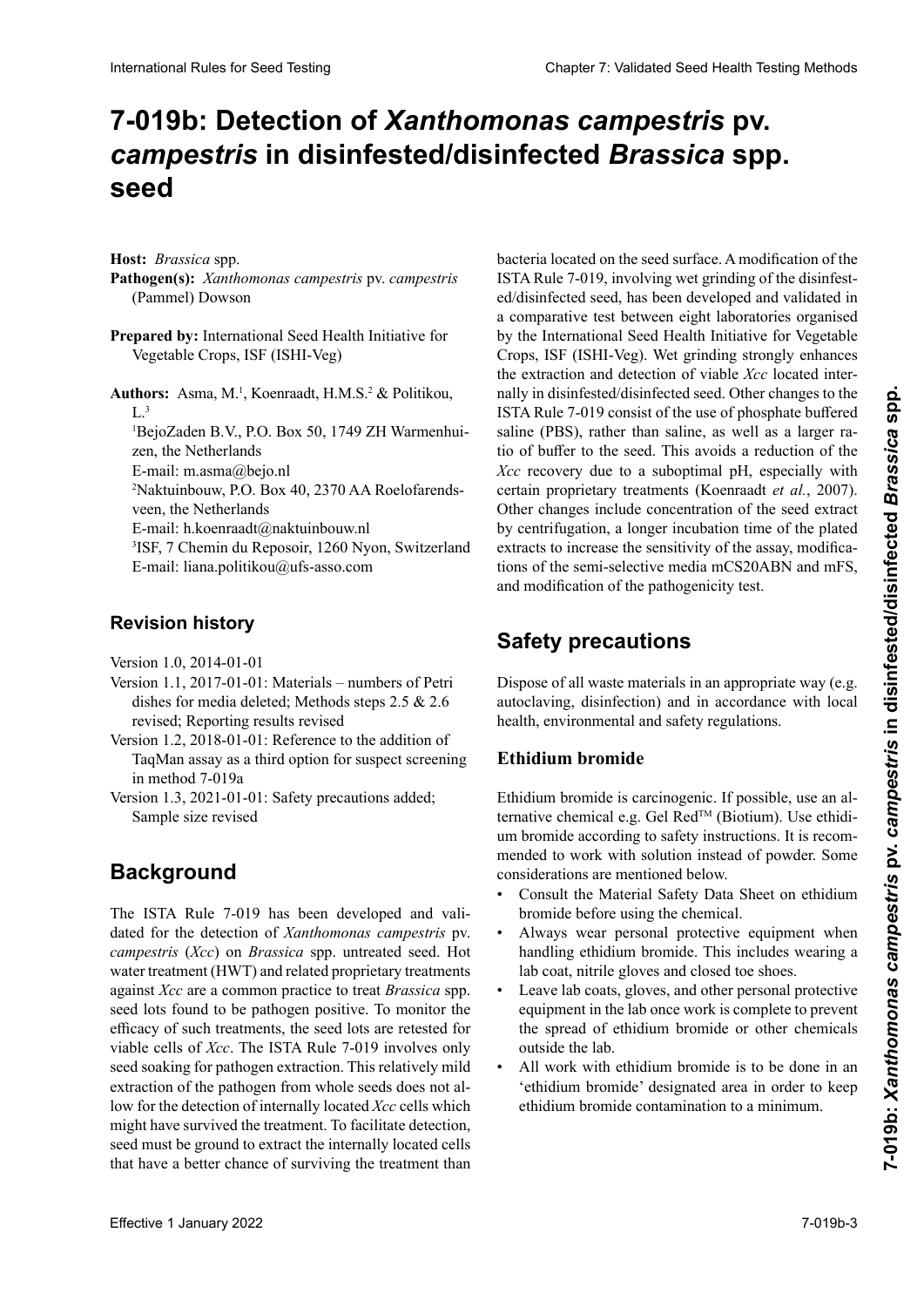# **Ultraviolet light and Ethiopia**

Ultraviolet (UV) light must not be used without appropriate precautions. Ensure that UV protective eyewear is utilised when working with ethidium bromide. **Lumière ultraviolette** 

# **Semilla tratada Ultraviolettes Licht** La lumière ultraviolette ne doit pas être utilisée sans pré-**Treated seed**

This test method is suitable for seed that has been treated<br>using physical (bot water) or chemical (chlorine) or prousing physical (hot water) or chemical (chlorine) or prozustellen, das almost processes with the aim of disinfestation/disinfecpre cualquier residuo, siempre cualquier residuo de cualquier residuo, provided that any residuo, if present, does not inflution, provided that any residue, if present, does not influ-<br>ence the reliability of the assay. This test method has not ence the rendomly or the assay. This test method has not been validated for seed treated with protective chemicals<br>or biological substances biológicas. Cette méthode de test est adaptée aux graines traitées de manière physique (eau chaude), chimique (chlore) ou par or biological substances. Clearly 2. Validated Specific ab 1. Secondari Refer denta international clear ab 1. Secondari Refer denta international clear about 1. Secondari Refer denta international clear about 1. Secondari Clear about 1. Secondari Chaos 7 Voldskies Seat Health Foring Models<br>
Litteration European Scale Health Foring Models<br>
Litteration European Scale Health Foring Theodores and Theodores and Theodores and Theodores and Theodores Contact Seat The for **EVALUATE THE SUISSE CONSULTERED EXTRA AND ANOTHIES (SUISSE) points and the superior of the substitution (Neogen Europe) outside the sum of the sum of the sum of the sum of the sum of the sum of the sum of the sum of the** 

#### **Sample size** sikalischen (Heißwasser) oder chemischen (Chlor) oder **Sample size**

The sample (total number of seeds tested) and subsample size to be tested depend on the desired tolerance standard (maximum acceptable percentage of seeds infested) and detection limit (theoretical minimum number of pathogen (maximum acceptable percentage of seeds intested) and<br>detection limit (theoretical minimum number of pathogen<br>propagules per seed which can be detected). The minimum sample size should be 30 000 seeds and the maximum subsample size should be 10000 seeds.<br> rung/Hygienisierung behandelt wurden, geeignet, unter The sample (total number of seeds tested) and subsample Example the this beat work and the proposition chemicals **Sample preparation**<br>  $\frac{1}{2}$  be two below informed to react the control of the state  $\frac{1}{2}$  control and the state  $\frac{1}{2}$  control and the state  $\frac{1}{2}$  co

## **Materials** acceptable de semences infestées) et de la limite de détec-

- *campestris* pv. *campestris* (*Xcc*) or standardised reference material **campes in the campion of the reference material development of the reference material development of the reference of the reference of the reference of the reference of the reference of the reference of the reference of t** Reference material: known strain of *Xanthomonas*
- Plates of mFS medium: 90 mm Petri dishes
- Plates of mCS20ABN medium: 90 mm Petri dishes
- **Plates of YDC (yeast dextrose chalk) medium:** for subculture (at least 1 per subsample)
- **Conical flasks:** with sterile PBS (0.05 M phosphate) **Parameter concernants.** While strike 1 BB (0.05 M phosphate) plus Tween<sup>TM</sup> 20 (0.02 % v/v) for soaking of seeds  $(25 \text{ ml per } 1,000 \text{ seeds})$ **References** of the state of  $\overline{S}$  **s** both defined  $\overline{S}$  **:** both defined  $\overline{S}$  **:** both defined  $\overline{S}$  **:** both defined  $\overline{S}$  **:** both defined  $\overline{S}$  **:** both defined  $\overline{S}$  **:** both defined  $\overline{S}$  **:**

- **Crindor** og Il Molitics: por estate Turrax con her experience tool or equivalent<br>Filter bags: e.g. bag filter model P 400 ml (Interscience, **Grinder:** e.g. Ultra Turrax with S25N-25G dispersion mater: e.g. examined:
- **Bolsas con filtro:** por estable model in the model with the France. France) or universal extraction bag model with synthetic intermediate layer (Bioreba, Switzerland) or filter extraction bags (Neogen Europe, Scotland) for  $\frac{1}{2}$  europa, Europa, Europa, Europa, Europa, Europa, Europa, Europa, Europa, Europa, Europa, Europa, Europa, Europa, Europa, Europa, Europa, Europa, Europa, Europa, Europa, Europa, Europa, Europa, Europa, Europa, Eur **Agitateur orbital** filtering coarse particles from extracts
- mering coarse particles from extracts<br>**Centrifuge:** e.g. capable of providing centrifugal force **Centrífuga:** por ejemplo, capaz de proporcionar fuerza of  $5000 \times g$ **Sac à filtre :** p. ex. Bag Filter modèle P 400 ml (Inter-
- **Dilution bottles:** conta  $(0.05 \text{ M} \text{ phosphate})$  plus Tween™ 20  $(0.02 \% \text{ v/v})$ (1 per subsample). Other volumes may be acceptable, **Dilution bottles:** containing 4.5 ml of sterile PBS see General methods
- Automatic pipettes: check accuracy and precision regularly tegularly oder universelles Extraerales Extraerales Extraerales Extraerales Extraerales Extraerales Extraerales
- **Sterile pipette tips** Sterile pipette tips<br>Sterile bent glass rods
- 
- 70 % ethanol: for disinfection of surfaces, equipment<br>Balance: capable of weighing to the nearest  $0.001 \text{ g}$
- **Balance:** capable of weighing to the nearest 0.001 g
- pH meter: capable of being read to the nearest 0.01 pH unit
- **Incubator:** capable of operating at  $28-30$  °C)<br>*Brassica* spn. seedlings: susceptible to all races of the
- **Brassica spp. seedlings:** susceptible to all races of the pathogen for pathogenicity test (e.g. *B. oleracea* de 0,01 unidades de pH meine Methoden **Tiges de verre coudées stériles** 'Wirosa') **Included** a 28–30  $\frac{1}{2}$ **Automatische Pipetten:** Genauigkeit und Präzision sind **Ethanol à 70% :** pour la désinfection des surfaces et du matériel

#### del patógeno para el análisis de para el análisis de para el análisis de para el análisis de para el análisis ejemplo, *B. oleracea* 'Wirosa') Sample prepar **Sterile Drigalskispatel Bample preparation**  $\mathbf S$ ample preparation

**70 % Ethanol:** Zur Desinfektion von Oberflächen und  $\frac{1}{2}$  Call be done in This can be done in advance of the assay.

It is vital to exclude any possibility of disiniect all surfaces, containers, hands, etc.  $\epsilon$ and after handling each sample. This can be achieved by swabbing/spraying equipment and gloved hands with  $70\%$  ethanol. It is vital to exclude any possibility of cross-contain-<br>ination between seed samples. It is therefore essential to **p**H Meter: Meter seed samples. It is therefore essential **Increase between** being being being being being being being being being being being being beings and the contract of the contract of the contract of the contract of the contract of the contract of the contract of the cont and arter handling each sample. This can be achieved by<br>swabbing/spraying equipment and gloved hands with<br>70 % ethanol. It is vital to exclude any possibility of cross-contammation between seed samples. It is therefore essential to<br>disinfect all surfaces, containers, hands, etc. both before swabbing/spraying equipment and gloved hands with

1. Count the number of seeds in a known weight. Estimate the thousand-seed weight (TSW) as:

 $TSW = (weight of seeds / number of seeds) \times 1000$ 

2. Based on the estimated TSW, weigh out subsamples of the required size into new, clean polythene bags or containers.

# **Methods.** Some alle Oberflächen, Behälter, Hände alle Oberflächen, Behälter, Hände als Deutschen, Hände als Deutschen, Behälter, Hände alle Oberflächen, Behälter, Hände alle Oberflächen, Behälter, Hände als Deutschen, Beh

**Methods**<br>Critical control points are indicated by CCP.

- 1. Extraction
- 1.1 Suspend seeds of each subsample in sterile PBS a conical flask or equivalent container. The volume should be adjusted according to the number of seeds used (25 ml per 1000 seeds)(CCP). (0.05 M phosphate) plus Tween<sup>TM</sup> 20 (0.02 % v/v) in
- 1.2 Shake for 2.5 h at room temperature (20–25 °C) on an exhital shaker get at 100–125 km debería ajustarse de acuerdo al número de semillas usa-orbital shaker set at 100–125 rpm.
- 1.3 Grind the seeds with a grinder until all seeds are 1.3 Stind and seeds what a grinder diffit an seeds are<br>completely ground. This point should be reached in completely ground. I his point should be reached in<br>at most 2 min of grinding. If not, select alternative at most 2 mm of grinding. It not, select attentative grinding equipment. Depending on the type of grinder used, disinfect properly between subsamples and er used, disinfect properly between subsamples and ci uscu, uisiniect property between subsamples and er used, distincted property between subsamples and<br>samples to avoid any cross-contamination (CCP).
- 2. Dilution and plating
- nativo de molinia de molinia de molinia de molinia de molinia de molinia de molinia de molinia de molinia de m<br>Diffusion de molinia de molinia de molinia de molinia de molinia de molinia de molinia de molinia de molinia d Filter coarse particles from the seed extract, using a bag filter model P 400 ml (InterScience, France), universal extraction bag model with synthetic intermediate layer (Bioreba, Switzerland) or filter extraction diate layer (Bioreba, Switzerland) or filter extraction<br>bags (Neogen Europe, Scotland)(Fig. 1).  $\mu$ . Differential der Samen in steriler PBS ( $\mu$ ,  $\mu$ ) and  $\mu$ 2.1 Filter coarse particles from the seed extract, using a<br>2.1 Filter coarse particles from the seed extract, using a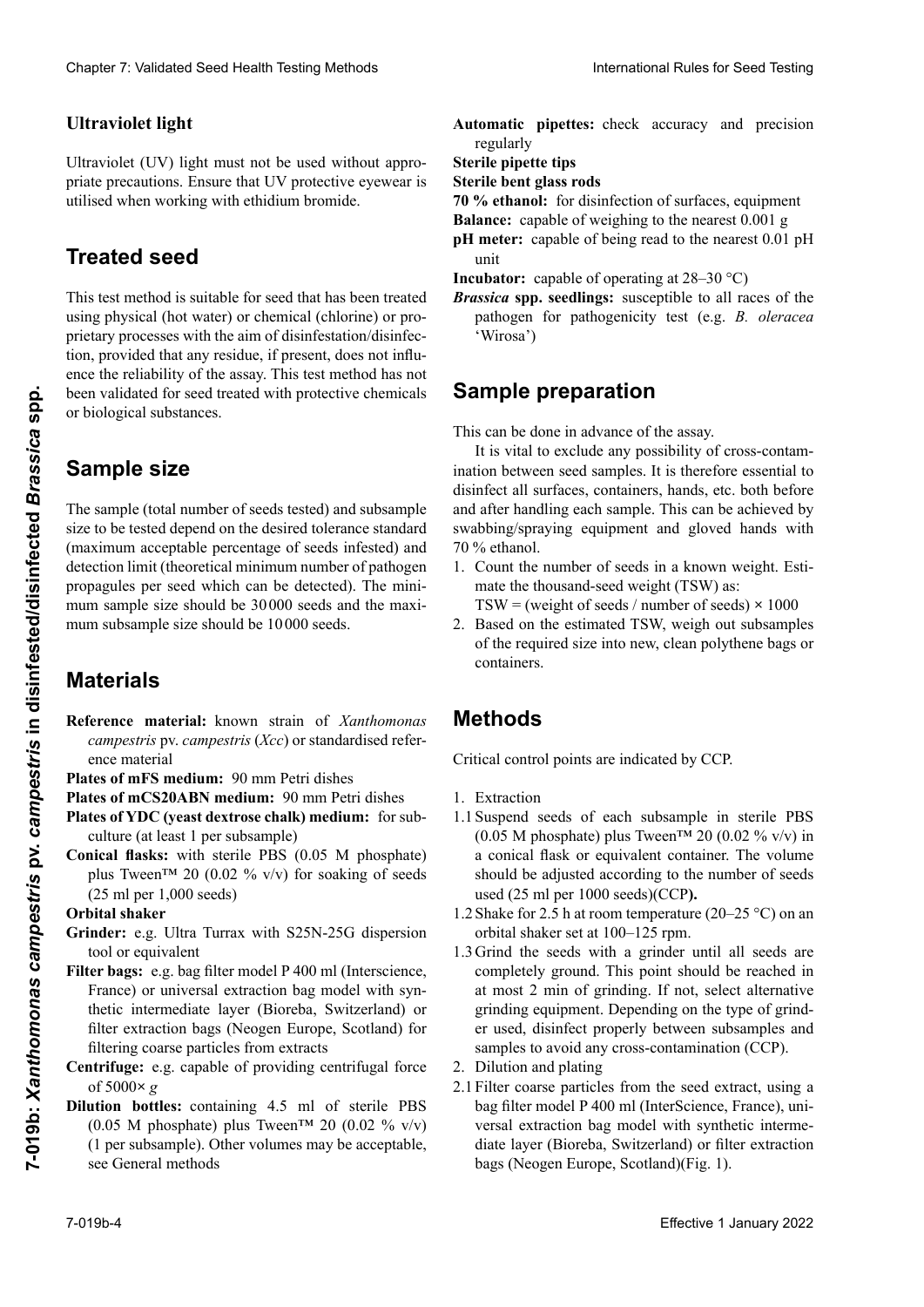

**Figure 1.** Extracts of ground cabbage seeds in a lateral filter bag. The lateral filter is used to remove coarse particles from the crude seed extract (see arrow).



**Figure 2.** Plates of mFS (**a**) and mCS20ABN (**b**) after 5 days of incubation at 28 °C showing typical colonies of Xanthomonas campestris pv. campestris surrounded by zones of starch hydrolysis.

- 2.2 Transfer 3.5 ml of the filtered seed extract to a tube Transfer 3.5 ml of the filtered seed extract to a tube<br>and keep the samples on ice. This 3.5 ml sample must be used to prepare a tenfold dilution (use 0.5 ml) and a<br>tenfold concentration (use 2 ml). The remaining samtenfold concentration (use 2 ml). The remaining sam-<br>ple (1 ml) must be used to plate the undiluted seed ple (1 ml) must be used to plate the undiluted seed<br>extract.<br>2.3 Prepare a tenfold dilution  $(10^{-1}$  dilution) from the extract.
- 2.3 Prepare a tenfold dilution  $(10^{-1}$  dilution) from the filtered seed extract. Pipette 0.5 ml of the extract<br>into 4.5 ml of sterile PBS (0.05 M phosphate) plus<br>Tween<sup>TM</sup> 20 (0.02 % y/y) and vortex to mix (10<sup>-1</sup> diluinto 4.5 ml of sterile PBS (0.05 M phosphate) plus<br>Tween<sup>TM</sup> 20 (0.02 % y/y) and vortex to mix (10<sup>-1</sup> dilu-Tween™ 20 (0.02 % v/v) and vortex to mix (10<sup>-1</sup> dilution)(see General methods).
- 2.4 Prepare a tenfold concentrated extract  $(10^1 \text{ concern-}$ tration) by centrifugation of 2 ml sample for 5 min<br>at 5000 $\times$  c Carafully remove the supernatent and reat 5000× *g*. Carefully remove the supernatant and re- $\alpha$  5000 $\alpha$  g. Carefully femove the phosphate) plus Tween<sup>TM</sup> 20 (0.02 % v/v). de suspend the pellet in 200 μl of sterile PBS (0.05 M<br>suspend the pellet in 200 μl of sterile PBS (0.05 M
- $\frac{1}{20}$  (0.02 % W).<br>Director 100 ed efekto tenfe 11 director (10-1 director) tra de 2 minutos a 500 × *a 5000*<br>*se dela se de 2 minutos de 2 de xeminado en la sede a 5000* and then the undiluted seed extract onto plates of each of the selective media (mFS and mCS20ABN) and  $\overline{a}$ spread over the surface with a sterile bent glass rod (see General methods). phosphate) plus Tween  $20^{60}$ .  $2.3$  Epence Foo  $\mu$  of the temperature (Formation)  $2.5$  Pipette 100 μl of the tenfold dilution (10<sup>-1</sup> dilution) (see General methods).
- (see General methods).<br>2.6 Pipette 100  $\mu$ l of the tenfold concentrated seed extract  $(10<sup>1</sup>$  concentration) onto plates of each of the selective media (mFS and mCS20ABN) and spread over the surtace with a sterile bent glass rod (see General methods). tive media (mFS and mCS20ABN) and spread over<br>the surface with a sterile bent glass rod (see General<br>methods).<br>Incubate plates at 28–30 °C upside down and examine<br>after 4–6 days (CCP). the surface with a sterile bent glass rod (see General
- Incubate plates at  $28-30$  °C upside down and examine after 4–6 days **(CCP).** methods).<br>Incubate plates at 28–30 °C upside down and examine<br>after 4–6 days (CCP). 2.7 Incubate plates at 28–30 °C upside down and examine
- 3. Positive control (culture or reference material)
- 3. Positive control (culture or reference material)<br>3.1 Prepare a suspension of a known strain of  $Xcc$  in sterile PBS (0.05 M phosphate) plus Tween™ 20 (0.02 % v/v) or reconstitute standardised reference material<br>according to the supplier's instructions.<br>3.2 Dilute the suspension sufficiently to obtain dilutions according to the supplier's instructions. according to the supplier's instructions.<br>3.2 Dilute the suspension sufficiently to obtain dilutions Positive control (culture or reference material)<br>Prepare a suspension of a known strain of *Xcc* in ster-<br>ile PBS (0.05 M phosphate) plus Tween<sup>TM</sup> 20 (0.02 % 3.1 Prepare a suspension of a known strain of *Xcc* in ster-
- containing approx.  $10^2$  to  $10^4$  cfu/ml. This may require<br>un to seven tenfold dilutions from a turbid suspension up to seven tenfold dilutions from a turbid suspension.
- 3.3 Pipette 100  $\mu$ l of appropriate countable dilutions onto<br>plates of each of the selective media (mFS mCSplates of each of the selective media (mFS, mCS- $\overrightarrow{?000}$  RN) and spread over the surface with a sterile riadas de 1:10 a partir de una suspensión turbia. 2.6 100 µl der 10-fach-Konzentration (101 3.1 Préparer une suspension d'une souche connue de *Xcc* bent glass rod. 20ABN) and spread over the surface with a sterile
- 3.4 Incubate plates with the sample plates.
- 20 CO-modelle pilots (mit die sample pilots).<br>20 Merility check
- 4.1 Prepare a dilution series from a sample of the extrac- $\frac{1}{2}$  a different method is sufficient to the state tion medium (i.e. PBS plus Tween<sup>TM</sup> 20), contain- $\frac{3.4}{20}$  $\frac{4}{1}$  and  $\frac{4}{1}$ sampres.<br>5. Examination of the plates  $\frac{20}{3}$  Platten  $\frac{20}{3}$  $\frac{1}{4}$  and  $\frac{1}{4}$  and  $\frac{1}{4}$  and  $\frac{1}{4}$  $\frac{1}{20}$  contents control  $\frac{1}{20}$  and  $\frac{1}{20}$  contents control  $\frac{1}{20}$  contents control  $\frac{1}{20}$  contents control  $\frac{1}{20}$  contents control  $\frac{1}{20}$  control  $\frac{1}{20}$  control  $\frac{1}{20}$  control  $\frac{1}{20}$ ing no seeds, and plate on each of the media as for samples.
- $t$ ra del medio de extracción (ej.: PBS con Tween $\mathbb{R}$
- Examine stemily check and positive control plates  $\overline{\text{cusp}}$ . 3.1 Examination of the piates<br>5.1 Examine sterility check and positive control plates (CCP). 5.1 Examine sterility check and positive control plates (CCP). (CCP).
- 5.2 Examine the sample plates for the presence of typical *Xcc* colonies by comparison with the positive control plates.
- 5.3 On mFS after 4–6 d, *Xcc* colonies are small, pale On mFS after 4–6 d, *Xcc* colonies are small, pale green, mucoid and surrounded by a zone of starch hydrolysis. This zone appears as a halo that may be easier to see with a black background (Fig. 2a). green, mucoid and surrounded by a zone of starch<br>hydrolysis. This zone appears as a halo that may be<br>easier to see with a black background (Fig. 2a). hydrolysis. This zone appears as a halo that may be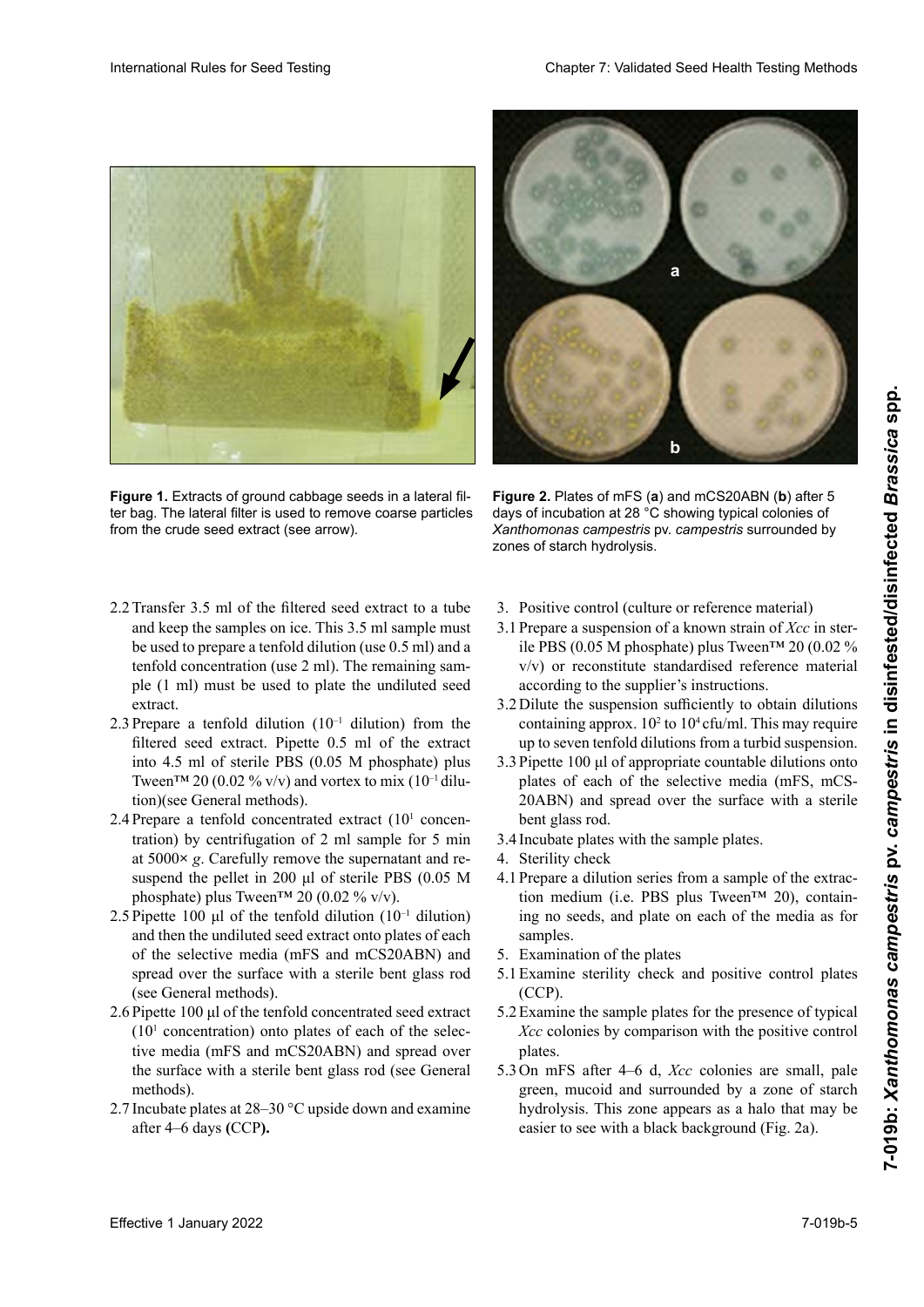

**Figure 3.** Typical yellow mucoid growth of isolates of *Xanthomonas campestris* pv. *campestris* on a sectored plate of YDC after 3 days at 28 °C. Only suspect cultures are indicated by arrows.

- 5.4 After 4–6 d on mCS20ABN, *Xcc* colonies are yellow,<br>mucoid and surrounded by a zone of starch hydrolysis 5.4 After 4–6 d on mCS20ABN, *Xcc* colonies are yellow, mucoid and surrounded by a zone of starch hydrolysis  $(Fig. 2b)$ . (Fig. 2b).<br>5.5 Record the number of suspect and other colonies
- 5.5 Record the number of suspect and other colonies (CCP)(see General methods), (CCP)(see General methods).
- 6. Confirmation/identification of suspect colonies<br>6.1 Subculture suspect colonies to sectored plates of
- 6.1 Subculture suspect colonies to sectored plates of YDC. To avoid the potential for cross-contamination of isolates, use a new sectored plate for each subsample. The precise numbers of subcultured colonies will<br>depend on the number and variability of suspect colodepend on the number and variability of suspect colo-<br>nies on the plate: if present at least six suspect colonies on the plate: if present at least six suspect colonies should be subcultured per subsample (CCP).
- $m$ ve shown er sweemwere per swesmiple  $(\epsilon \epsilon)$ . placement in positive control home to a sectored 5.3 Nach 4–6 Tagen erscheinen auf medicinen auf medicine<br>news should be subcultured per subsample (CCP).<br>factor comparison. drolyse de amidon (Fig. 2001)<br>Sydentity de americans  $6.2$  Subculture the positive control isolate to a sectored  $\frac{1}{2}$ plate for comparison.
- piace for comparison.<br>In colonia experimental distance (PCC). prace for comparison.<br>In relate notional alater for 2, 4, 4, 4, 20, 20. 6.3 Incubate sectored plates for  $3-4$  d at  $28-30$  °C.
- 6.5 Include sectored places for  $3-4$  and  $28-30$  °C.<br>6.4 Compare appearance of growth with positive control.  $\frac{1}{2}$  compare appearance of growth with  $\frac{1}{2}$  $6.3$  In TDC, Acc colonies are yellow and indicula (Fig. 3)  $(\text{CCP}).$  $U = \int_0^{\pi} 1 \cos(2\theta) \cos(2\theta) \sin(2\theta) \sin(2\theta)$ 5.5 Compare appearance of growth with positive control. OIFTDC, ACC COLOILIES ALE YEITOW AND MUCORE (FIG  $\begin{bmatrix} CCF \end{bmatrix}$ . o. Compare appearance or grown with positive control.<br>On YDC, Xcc colonies are yellow and mucoid (Fig. 3)<br>(CCP).
- $\frac{6.5 \text{ }\text{Comirtn}}{4.4 \text{ }\text{cm}}$  and  $\frac{6.5 \text{ }\text{Comirtn}}{4.4 \text{ }\text{cm}}$ *Brassica* seedings of known susceptibility or by poiymerase chain reaction (PCR) (CCP). 6.5 Confirm the identity of isolates by pathogenicity on Commit the identity of isolates by pathogenicity on<br>*Brassica* seedlings of known susceptibility or by pol-<br>ymerase chain reaction (PCR) (CCP).<br>Record results for each colony subcultured.<br>Pathogenicity assay *Brassica* seedlings of known susceptibility or by pol-
- 6.6 Record results for each colony subcultured.<br>7. Pathogenicity assay
- 7. Pathogenicity assay
- 7.1 Grow seedlings of a *Brassica* cultivar known to be susceptible to all races of *Xcc* (e.g. 'Wirosa'; see Vicente *et al.*, 2001) at 20–30 °C ( $\pm$ 2 °C) in small pots or modules until at least 2-3 true leaf stage.



**Figure 4.** Cabbage leaves 7 days post-inoculation with *Xanthomonas campestris* pv. *campestris*. Typical symptoms are black veins, wilting and chlorosis. The lower left leaf was used as a negative control.

- 7.2 Scrape a small amount of bacterial growth directly from a 24–48 h YDC culture (e.g. sectored plate) with<br>a sterile cocktail stick or insect pin. a sterile cocktail stick or insect pin.
- 7.3 Inoculate the secondary veins of the first two true leafs by stabbing with the cocktail stick or insect pin.
- 7.4 Inoculate 2–4 plants per isolate.
- 7.4 Inoculate 2–4 plants per isolate.<br>7.5 Inoculate seedlings with the positive control isolate and stab with a sterile cocktail stick or insect pin as a negative control (CCP).<br>7. G Grow on plants at 20–30 °C
- 7.6 Grow on plants at  $20-30$  °C.
- 7.7 Examine plants for the appearance of typical progres-<br>sive V-shaped vellow/pecrotic lesions with blackened sive V-shaped, yellow/necrotic lesions with blackened veins after 10–14 days (Fig. 4). Symptoms may be visible earlier depending on temperature and the aggressiveness of the isolate. Compare with positive control  $(CCP)$ . It is important to discriminate between the prode contract of allier pro-<br>gressive lesions caused by the vascular pathogen *Xcc* gressive resions caused by the vascular pathogen Acc<br>and the limited dark necrotic lesions at the inoculation  $\frac{7}{100}$  and the finite data nection resions at the inoculation site caused by fear spot *Auninomonus* (classified as *X. c.* pv. *raphani* or *X.c.* pv. *armoraciae* (see Kamounv *et al.*, 1992; Alvarez *et al.*, 1994; Tamura *et al.*, 1994; Vicente *et al.*, 2001; Roberts *et al.*, 2004).<br>PCR test (CCP) and the immediate necessities at the inoculation del in die Bakterien von die Bakterien von die Bakterien zu der 24–48 het volleden zu die 24–48 hat die volleden volleden zu die volleden volleden volleden volleden volleden volleden volleden volleden volleden volleden vol and the finitied data hectoric resions at the inoculation site caused by leaf spot *Xanthomonas* (classified as **Figure 3.** Flypical pelotion of isolates of<br>**Example 2. Flupical** state and the calculation of the section of the section of the section of the section of the section of the section of the section of the section of the **Effective 1 January 2022**<br> **Effective 1 January 2022**<br> **Effective 1 January 2022**<br> **Effective 1 January 2022**<br> **Examplementary and 28 January 2022**<br> **Examplementary and 28 January 2022**<br> **Examplementary and 28 January 20** 
	- 8. PCR test (CCP)
	- 8.1 Follow PCR option 1, PCR option 2 or PCR option 3 described in the ISTA Rule 7-019a to confirm the suspect isolates.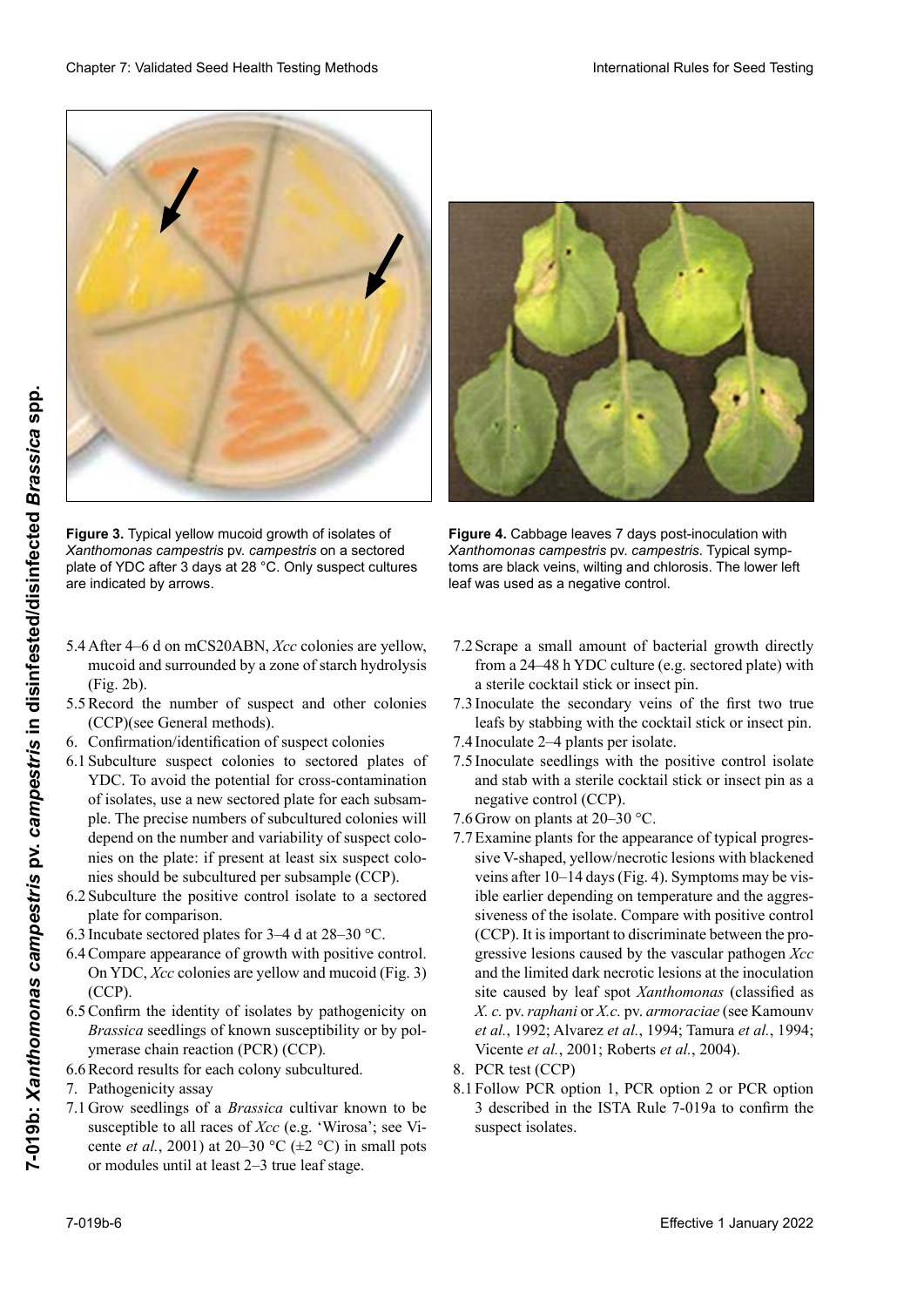# **General methods**

- Preparation of ten-fold dilution series: Each dilution should be prepared by pipetting 0.5 ml  $(\pm 5 \%)$  from<br>a well-mixed seed extract or previous dilution into a<br>universal bottle (screw-capped) or similar containing a well-mixed seed extract or previous dilution into a universal bottle (screw-capped) or similar containing<br>4.5 ml  $(\pm 2, %)$  of sterile diluent and then vortexing 4.5 ml (±2 %) of sterile diluent and then vortexing rez *et al., 1994 ; The w* sterned pipette tip should be used for each dilution step. Piprecision and re-calibrated as necessary. It is accept-<br>able to prepare ten-fold dilutions using other volumes presence the contribution of the university of the unit present of the unit of the unit of the unit of the unit of the unit of the unit of the unit of the unit of the unit of the unit of the unit of the unit of the unit of provided that the laboratory can demonstrate that the provided that the ideolatory can demonstrate that the required accuracy and precision can be achieved. to mix prior to the next dilution step. A new sterile exteen-xantho-xantho-xantho-xantho-xantho-xantho-xantho-xantho-xantho-xantho-xantho-xantho-xantho-xantho-xantho-xantho-xantho-xantho-xantho-xantho-xantho-xantho-xantho-xantho-xantho-xantho-xantho-xantho-xantho-xantho-xanth provided that the ideolatory can demonstrate that the required accuracy and precision can be achieved.
- Plating of dilutions: This should be done as soon as possible after dilutions have been prepared and cer-<br>tainly within 20 min. Working from the highest (most possible and dilutions have been prepared and certainly within 30 min. Working from the highest (most regularity within 50 mm. working from the ingliest (most<br>dilute) dilution to the undiluted extract, 0.1 ml is pi- $\frac{d}{dt}$  and  $\frac{d}{dt}$  for the unditated extract,  $\frac{d}{dt}$  in  $\frac{d}{dt}$  is propetted onto the centre of a surface-dry, fabelled agar plate. The liquid should then be spread evenly over the entire surface of the medium with a bent glass rod. dilution (or undiluted extract) a single pipette tip and If care is taken to work from the highest to the lowest<br>dilution (or undiluted extract) a single pipette tip and<br>a single bent glass rod can be used for each sample. Ensure that all liquid has been absorbed by the agar Ensure that all liquid has been absorbed by the agar<br>before inverting and incubating plates. If necessary allow plates to dry under a sterile air-flow in a microbiological safety cabinet or laminar flow hood.<br> before inverting and incubating plates. If necessary<br>allow plates to dry under a sterile air-flow in a micro-<br>biological safety cabinet or laminar flow hood.<br>**Recording of dilution plates**: Record the results for all If care is taken to work from the highest to the lowest diffused onto the undited extract, 0.1 mi is propetted onto the centre of a surface-dry, labelled agar<br>plate. The liquid should then be spread evenly over
- dilution plates. The most accurate estimate of bacterial numbers should be obtained from spread plates rial numbers should be obtained from spread plates with total number between 30 and 300 colonies. However this may be further complicated depending on the relative numbers of suspect pathogen and other colonies. In order to minimise effort, start recording with the highest dilution (most dilute) and count the number of suspect and the number of other colonies. If the total number of colonies on a plate greatly excise count if a more reliable count has already been<br>
channel from a more dilute plate, in which gase it obtained from a more dilute plate, in which case it is sufficient to record the number of colonies as 'm'  $(\omega_{\text{max}})$  if they are still generate on (a)  $(\omega_{\text{max}})$ . If  $(\text{many})$  is they are start separate of  $\epsilon$  (confluent) if  $(1)$  if they are start separate or  $\epsilon$  (confident) if they have run together. with total number between 30 and 300 colonies. How-<br>ever this may be further complicated depending on<br>the relative numbers of suspect pathogen and other<br>colonies. In order to minimise effort, start recording<br>with the highe ceeds 300 there is little value in trying to make a pre-<br>cise count if a more reliable count has already been<br>abtained from a more dilute plate in which ages it to suitcome to record the number of colonies as  $\ln$ ben. Die Suspension wird dann gleichmäßig über die (many) if they are still separate or 'c' (confluent) if tording of dilution plates: Record the results for all dilution plates. The most accurate estimate of bacte-International Rule International Rule of Rules of Rules Systems and the base of the seed Testing Methods and the seed Testing Methods and the seed of the seed of the seed of the seed of the seed Testing Chapter 2: 20 m (2 the relative numbers of suspect pathogen and other
- Sectored plates: Using a laboratory marker pen draw  $\frac{m}{2}$  minimizar  $\frac{m}{2}$  example a radio and  $\frac{m}{2}$  registration of  $\frac{m}{2}$ la dilución más diluidad y contar plate (Feur dish) to divide it into six equal sectors. Subculture single colonies from dilution plates and make a single zigzagged streak within a single sector on the plate. Take care to leave sufficient space between each isorake care to leave sumcient space between each iso-<br>late to ensure the growth does not coalesce. Thus six single colonies from dilution plates and make a single<br>zigzagged streak within a single sector on the plate.<br>Take care to leave sufficient space between each iso-<br>late to ensure the growth does not coalesce. Thus six<br>suspe duited plates. Using a faboratory market pen draw<br>lines on the base of a standard 90 mm plate (Petri<br>dish) to divide it into six equal sectors. Subculture lines on the base of a standard 90 mm plate (Petri

plate. Separate plates should be used for each sample/subsample. If the purity of subcultured isolates is plates. **Verdünnungsreihen:** Die Ergebnisse und der Verdünnungsreihen: Die Ergebnisse und der Verdünnungsreihen: Die Ergebnisse und der Verdünnungsreihen: Die Ergebnisse und der Verdünnungsreihen: Die Ergebnisse und der Ve doubtful, they should be further streaked out on whole

plates.<br>**porting results:** The result of a seed health test<br>should indicate the scientific name of the nathogen should indicate the scientific name of the pathogen detected and the test method used. When reported on an ISTA Certificate, results are entered under 'Other Determinations'. Determinations'.<br>The report must indicate the number of seeds tested. **Reporting results:** The result of a seed health test

In the case of a negative result (pathogen not detected sectorizada. Se de alguns o recent plantegen novementos in any subsample), the results must be reported as 'not detected'.

In the case of a positive result, the report must indi-<br>acts the mass number of nothers a management (cfs) and division a positive result, the report must mean our leads or a positive result, the report must mean **Information** de resultados de resultados de la resultado de un análisis de un análisis de un análisis de un análisis de la resultado de la resultado de la resultado de la resultado de la resultado de la resultado de la re of the total number tested. re zählung sollte dann an einer Platte mit einer Platte mit einer Platte mit einer Platte mit einer Platte mit per seeu and the humber of positive subsamples out exte une mean number of pathogen propagates (en per seed and the number of positive subsamples out of the total number tested.

#### Cuando se informa en un Certificado ISTA, los resultauality assuranc<del>e</del>  $\mathbf{L}$ cence entre différentes colonies pendant la croissance. **Quality assurance**

 El informe debe indicar el número de semillas A record should be kept of the date and results of pipette calibration checks. chaque boîte en secteurs. Des boîtes différentes doivent A record should be kept of the date and results of pipette

bration checks.<br>It is essential that operators have received appropriate training and use automatic pipettes correctly.

#### itical control points (CCP) el número de subitical control points (CCP)<br> scientifique du pathogène détecté et la méthode d'essai **Critical control points (CCP)**

- **Assuments Assuments Assuments Assuments Assuments** • Dry grinding of seed followed by the addition of an extraction buffer has found to be inadequate (Step  $1.1$ ).  $1.1$ ). 1.1).
- seed, the grinder should be run in hot water and/or<br>70 % ethanol and subsequently in sterile water to pre-70 % ethanol and subsequently in sterile water to prevent any cross-contamination between subsamples. To achieve complete sterilisation between samples<br>the S25N-25G dispersion tool of the grinder has to be the S25N-25G dispersion tool of the grinder has to be • In case an Ultra Turrax grinder is used to grind the seed, the grinder should be run in hot water and/or autoclaved or disassembled and the parts immersed in  $70\%$  ethanol (Step 1.3).
- The time between grinding and plating of the corre- $\frac{1}{2}$ 1.3).<br>Due to the exposure to harsh conditions during the sponding suspensions must be kept under 1 hour (Step 1.3).
- de extracción (Paso 1.1). Im Falle eines negativen Ergebnisses (Pathogen in kei-Il est essentiel que les opérateurs aient reçu une for-seed treatment the initial multiplication time of *Xcc*  cells is longer than for Xcc cells from untreated seeds or cells of the positive control. To obtain a similar of cens of the positive control. To obtain a similar  $\frac{1}{2}$  eventure contaminación contaminación contaminación contaminación contaminación contaminación contaminación contaminación contaminación contaminación contaminación contaminación contaminación contaminación contam when testing treated seed (Step 2.7). Im Falle eins of the positive colution. To obtain a similar colony size therefore a longer incubation is required when testing treated seed (Step 2.7).
- There should be no growth on dilution plates prepared as a sterility check (Step 5.1).
- as a sterinty cneck (Step 3.1).<br>• Dilution plates prepared from positive control isolate(s) or reference material, should give single colonies with typical morphology (Step 5.1).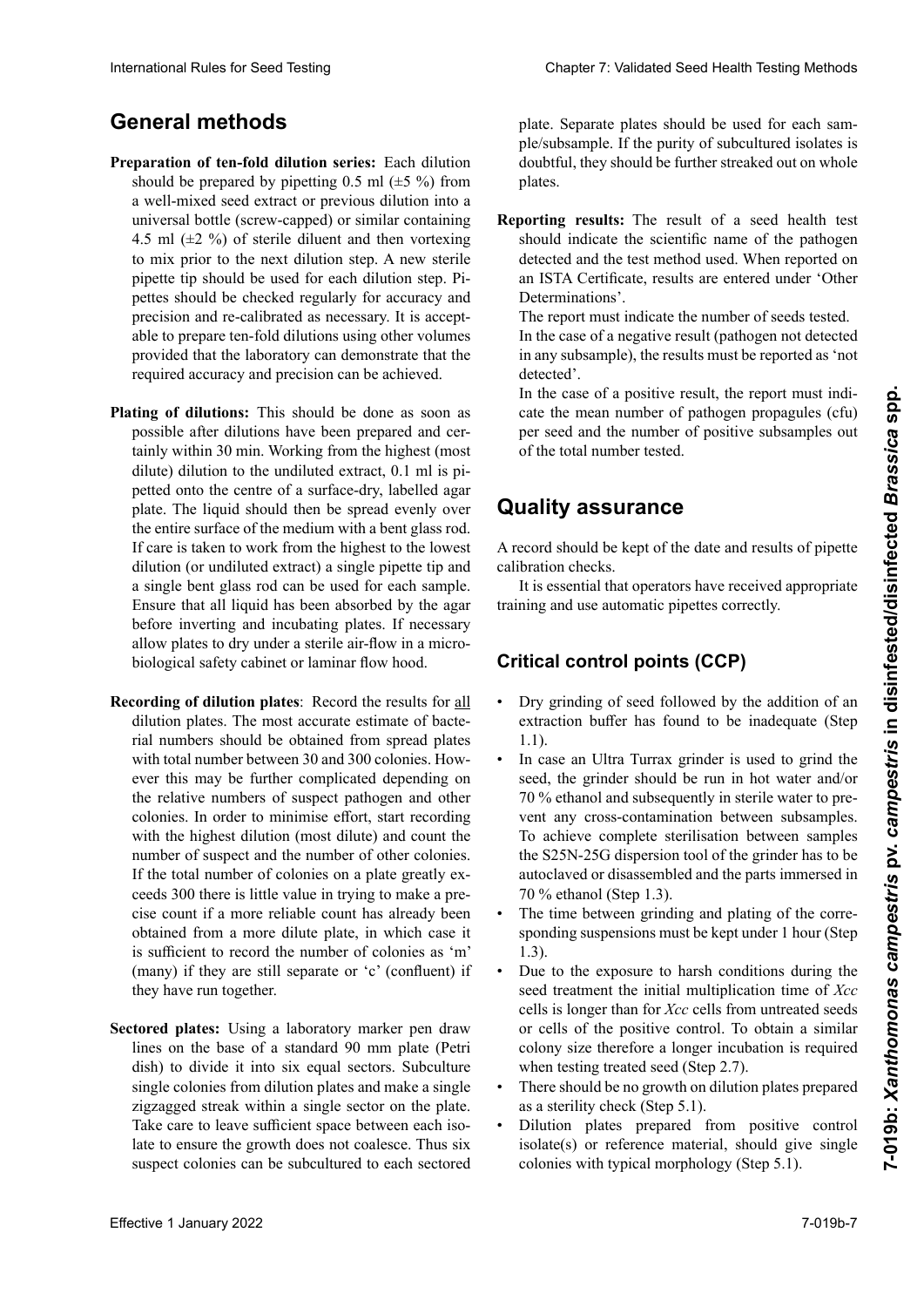- Numbers of bacteria on dilution plates should be consistent with the dilution (i.e. should decrease approx. ten-fold in the  $10^{-1}$  dilution)(Step 5.5).
- Due to the potential for non-pathogenic isolates to be present in seed lots together with pathogenic isolates, present in seed lots together with pathogenic isolates, it is essential to subculture (Step 6.1), if present, at least the minimum number of suspect colonies specified (six per subsample) and to test all *Xanthomonas*like subcultured isolates for pathogenicity or in PCR test (Step 6.5).
- The positive control isolate(s) or reference material should give colonies with typical morphology on ciones preparadas el control de mantipeles ou para rapport au témoin y par rapport au témoin  $YDC$  (Step 6.4).
- Positive control isolates should be included in every pathogenicity test (Step 7.5). The positive control isolates should give typical symptoms in the pathogenicpatrogenieny test (step 1.3). The positive control iso pathogentity itst (step 7.5). The positive control isothermorfología típical symptoms in the pathogenicity test (Step 7.7).
- The CCP of the PCR option 1, PCR option 2 and PCR The CCF of the FCK option 1, FCK option 2 and FCK<br>option 3 are described in ISTA Rule 7-019a (Step 8). option s'are described in is la Kuie  $/$ -019a (step 6).
- ne source of starch used in the selective media is • The source of starch used in the selective media is critical for observation of starch hydrolysis. Verify that each new batch of starch gives clear zones of hydrolysis with reference cultures of *Xcc* (mFS and mCS20ABN media). mCS20ABN media). Fire CCF of the FCK option 1, FCK option 2 and FCK<br>option 3 are described in ISTA Rule 7-019a (Step 8).<br>The source of starch used in the selective media is<br>crittical for observation of starch hydrolysis. Verify • The source of starch used in the selective media is
- The activity per gram (g) of some antibiotics may vary between batches. It may be necessary to adjust the weight or volume added to ensure that the final number of units per litre of medium is consistent (mFS and mCS20ABN media). mCS20ABN media).<br>• The activity per gram (g) of some antibiotics may<br>vary between batches. It may be necessary to adjust the weight or volume added to ensure that the final<br>number of units per litre of medium is consistent<br>(mFS and mCS20ABN media).<br>Prepare antibiotics stock solutions and other supple-• The activity per gram (g) of some antibiotics may number of units per litre of medium is consistent
- Prepare antibiotics stock solutions and other supplements in water, or in 50 % or 70 % ethanol. Antibi-Prepare antibiotics stock solutions and other supple-<br>ments in water, or in 50 % or 70 % ethanol. Antibi-<br>otics solutions and other supplements prepared in distilled/deionised water must be filter sterilised with distilled/deionised water must be filter sterilised with<br>a 0.2 µm bacterial filter. Alternatively it is possible to add the amount of powder to autoclaved distilled/<br>deionised water. Solutions prepared in ethanol need deionised water. Solutions prepared in ethanol need no sterilisation (mFS and mCS20ABN media).
- The activity of neomycin against some strains of *Xcc* is known to be affected by pH. It is essential that the<br>pH of the medium is less than  $6.6$  (mCS20ABN me-<br>dium Step 3) pH of the medium is less than 6.6 (mCS20ABN medium, Step 3).  $\frac{1}{\sqrt{2}}$  $\begin{bmatrix} 1 \end{bmatrix}$  $\frac{1}{2}$

## **Media and solutions** puede variar entre lotes. Puede ser necesario ajustar el

#### pe so de Montagado para a Filippe de la cantidad de la cantidad de la cantidad de la cantidad de la cantidad d  $\frac{1}{20}$  (0.00 m proopriate) with tween sea  $(0.02 % v/v)(pH 7.2-7.4)$ **DDC (6 GE M** phoephoto) with Twoon IM 20. PBS (0.05 M phosphate) with Tween™ 20<br>(0.05 <sup>o</sup> / ) / **HITS T** 4)

| Compound                         | Amount for 1 I   |
|----------------------------------|------------------|
| Sodium chloride (NaCl)           | 8.0 <sub>q</sub> |
| Na <sub>2</sub> HPO <sub>4</sub> | 5.75g            |
| KH <sub>2</sub> PO <sub>4</sub>  | 1.0 <sub>q</sub> |
| Tween™ 20                        | $0.2$ ml         |
| Distilled/deionised water        | 1000 ml          |
|                                  |                  |

# en etanol no necesitan esterilización esterilización en el personal esterilización en el personal esterilización<br>Preparation 3 sind in der islamica de la personal esterilización a la personal esterilización de la personal Préparations de stock d'antibiotique et autres suppléments dans de l'éthanol à 50 ou de l'éthanol à 50 ou de l<br>Situé de l'éthanol à 50 ou de l'éthanol à 50 ou de l'éthanol à 50 ou de l'éthanol à 50 ou de l'éthanol à 50 ou

- 1. Weigh out all ingredients into a suitable container.
- 2. Add 1000 ml of distilled/deionised water.
- Dissolve and dispense into final containers. 4. Add 1000 ml of distilled/deionised water.<br>
3. Dissolve and dispense into final containers.<br>
4. Autoclave at 121 °C. 15 psi for 15 min. 3. Dissolve and dispense into final containers.
- 4. Autoclave at 121 °C, 15 psi for 15 min.
- duovid v<sub>ing</sub>. 5. Add 0.2 ml of sterile Tween<sup>™</sup> 20 per 1 l after autoclaving. licher Hydrolysezonen überprüft wird. rilisation (milieux mFS et mCS20ABN).

#### $\frac{1}{2}$ • Die "aktiven Units" je Gramm Antibiotikum kön-**Storage** nen zwischen den Chargen variieren. Es ist daher variieren. Es ist daher variieren. Es ist daher variieren. Es<br>Es ist daher variieren. Es ist daher variieren en die een variieren. Es ist daher variieren en die een variier L'activité de la néomycine vis-à-vis de certaines souches de *Xcc* est connue pour être affectée par le pH.

#### mCS20ABN medium KH<sup>2</sup> PO4 1,0 g  $m$ CC20 ARN modium derer Zusätze in Wasser, 50 oder 70-prozentigem Et-**Milieux et solutions mCS20ABN medium**

|                                     | Chapter 7: Validated Seed Health Testing Methods                                         |                                                                                                                                                                                                                                                                                                                                                                                                                                                                                                                                                                                                                                                                                                                                                                           |                                                                                                                                                                                                                                                                                                                                                                                                                                      |                   |
|-------------------------------------|------------------------------------------------------------------------------------------|---------------------------------------------------------------------------------------------------------------------------------------------------------------------------------------------------------------------------------------------------------------------------------------------------------------------------------------------------------------------------------------------------------------------------------------------------------------------------------------------------------------------------------------------------------------------------------------------------------------------------------------------------------------------------------------------------------------------------------------------------------------------------|--------------------------------------------------------------------------------------------------------------------------------------------------------------------------------------------------------------------------------------------------------------------------------------------------------------------------------------------------------------------------------------------------------------------------------------|-------------------|
| $\bullet$<br>$\bullet$<br>$\bullet$ | ten-fold in the $10^{-1}$ dilution)(Step 5.5).<br>test (Step $6.5$ ).<br>YDC (Step 6.4). | Numbers of bacteria on dilution plates should be con-<br>sistent with the dilution (i.e. should decrease approx.<br>Due to the potential for non-pathogenic isolates to be<br>present in seed lots together with pathogenic isolates,<br>it is essential to subculture (Step $6.1$ ), if present, at<br>least the minimum number of suspect colonies speci-<br>fied (six per subsample) and to test all Xanthomonas-<br>like subcultured isolates for pathogenicity or in PCR<br>The positive control isolate(s) or reference mate-<br>rial should give colonies with typical morphology on<br>Positive control isolates should be included in every<br>pathogenicity test (Step 7.5). The positive control iso-<br>lates should give typical symptoms in the pathogenic- | Preparation<br>1. Weigh out all ingredients into a suitable container.<br>2. Add 1000 ml of distilled/deionised water.<br>3. Dissolve and dispense into final containers.<br>4. Autoclave at 121 $\degree$ C, 15 psi for 15 min.<br>5. Add 0.2 ml of sterile Tween™ 20 per 1 1 after<br>autoclaving.<br><b>Storage</b><br>Provided containers are tightly closed, may be stored for<br>several months before use.<br>mCS20ABN medium |                   |
|                                     | ity test (Step 7.7).                                                                     |                                                                                                                                                                                                                                                                                                                                                                                                                                                                                                                                                                                                                                                                                                                                                                           | Compound                                                                                                                                                                                                                                                                                                                                                                                                                             | Amount for 1 I    |
|                                     |                                                                                          | The CCP of the PCR option 1, PCR option 2 and PCR<br>option 3 are described in ISTA Rule 7-019a (Step 8).                                                                                                                                                                                                                                                                                                                                                                                                                                                                                                                                                                                                                                                                 | Soya peptone                                                                                                                                                                                                                                                                                                                                                                                                                         | 2.0 <sub>g</sub>  |
|                                     |                                                                                          |                                                                                                                                                                                                                                                                                                                                                                                                                                                                                                                                                                                                                                                                                                                                                                           | Tryptone (BD Bacto™ Tryptone)                                                                                                                                                                                                                                                                                                                                                                                                        | 2.0 <sub>g</sub>  |
|                                     |                                                                                          | The source of starch used in the selective media is                                                                                                                                                                                                                                                                                                                                                                                                                                                                                                                                                                                                                                                                                                                       | KH <sub>2</sub> PO <sub>4</sub>                                                                                                                                                                                                                                                                                                                                                                                                      | 2.8 <sub>g</sub>  |
|                                     |                                                                                          | critical for observation of starch hydrolysis. Verify                                                                                                                                                                                                                                                                                                                                                                                                                                                                                                                                                                                                                                                                                                                     | $(NH_4)_2HPO_4$                                                                                                                                                                                                                                                                                                                                                                                                                      | 0.8 <sub>g</sub>  |
|                                     |                                                                                          | that each new batch of starch gives clear zones of                                                                                                                                                                                                                                                                                                                                                                                                                                                                                                                                                                                                                                                                                                                        | $MgSO4 \cdot 7H2O$                                                                                                                                                                                                                                                                                                                                                                                                                   | 0.4 <sub>g</sub>  |
|                                     |                                                                                          | hydrolysis with reference cultures of Xcc (mFS and                                                                                                                                                                                                                                                                                                                                                                                                                                                                                                                                                                                                                                                                                                                        | L-Glutamine                                                                                                                                                                                                                                                                                                                                                                                                                          | 6.0 <sub>g</sub>  |
|                                     | mCS20ABN media).                                                                         |                                                                                                                                                                                                                                                                                                                                                                                                                                                                                                                                                                                                                                                                                                                                                                           | L-Histidine                                                                                                                                                                                                                                                                                                                                                                                                                          | 1.0 <sub>g</sub>  |
|                                     |                                                                                          | The activity per gram (g) of some antibiotics may                                                                                                                                                                                                                                                                                                                                                                                                                                                                                                                                                                                                                                                                                                                         | D-Glucose (dextrose)                                                                                                                                                                                                                                                                                                                                                                                                                 | 1.0 <sub>g</sub>  |
|                                     |                                                                                          | vary between batches. It may be necessary to adjust                                                                                                                                                                                                                                                                                                                                                                                                                                                                                                                                                                                                                                                                                                                       |                                                                                                                                                                                                                                                                                                                                                                                                                                      |                   |
|                                     |                                                                                          | the weight or volume added to ensure that the final                                                                                                                                                                                                                                                                                                                                                                                                                                                                                                                                                                                                                                                                                                                       | Soluble starch (Merck 1252)(CCP)                                                                                                                                                                                                                                                                                                                                                                                                     | 25.0 <sub>g</sub> |
|                                     |                                                                                          |                                                                                                                                                                                                                                                                                                                                                                                                                                                                                                                                                                                                                                                                                                                                                                           | Agar (BD Bacto™ Agar)                                                                                                                                                                                                                                                                                                                                                                                                                | 18.0 <sub>g</sub> |
|                                     |                                                                                          | number of units per litre of medium is consistent                                                                                                                                                                                                                                                                                                                                                                                                                                                                                                                                                                                                                                                                                                                         | Distilled/deionised water                                                                                                                                                                                                                                                                                                                                                                                                            | 1000 ml           |
|                                     | (mFS and mCS20ABN media).                                                                |                                                                                                                                                                                                                                                                                                                                                                                                                                                                                                                                                                                                                                                                                                                                                                           | Nystatin <sup>ª</sup> (10 mg/ml 50 % ethanol)                                                                                                                                                                                                                                                                                                                                                                                        | 35 mg (3.5 ml)    |
|                                     |                                                                                          | Prepare antibiotics stock solutions and other supple-                                                                                                                                                                                                                                                                                                                                                                                                                                                                                                                                                                                                                                                                                                                     | Neomycin sulphate <sup>b</sup> (20 mg/ml distilled/                                                                                                                                                                                                                                                                                                                                                                                  | 40 mg (2.0 ml)    |
|                                     |                                                                                          | ments in water, or in 50 % or 70 % ethanol. Antibi-                                                                                                                                                                                                                                                                                                                                                                                                                                                                                                                                                                                                                                                                                                                       | deionised water)                                                                                                                                                                                                                                                                                                                                                                                                                     |                   |
|                                     |                                                                                          | otics solutions and other supplements prepared in                                                                                                                                                                                                                                                                                                                                                                                                                                                                                                                                                                                                                                                                                                                         | Bacitracin <sup>c</sup> (50 mg/ml 50 % ethanol)                                                                                                                                                                                                                                                                                                                                                                                      | 100 mg (2.0 ml)   |
|                                     |                                                                                          | distilled/deionised water must be filter sterilised with                                                                                                                                                                                                                                                                                                                                                                                                                                                                                                                                                                                                                                                                                                                  |                                                                                                                                                                                                                                                                                                                                                                                                                                      |                   |
|                                     |                                                                                          |                                                                                                                                                                                                                                                                                                                                                                                                                                                                                                                                                                                                                                                                                                                                                                           | a-c Added after autoclaving. Antibiotics amounts for guidance only                                                                                                                                                                                                                                                                                                                                                                   |                   |
|                                     |                                                                                          | a 0.2 µm bacterial filter. Alternatively it is possible                                                                                                                                                                                                                                                                                                                                                                                                                                                                                                                                                                                                                                                                                                                   | $(CCP)$ .<br><sup>a</sup> Dissolve 100 mg nystatin in 10 ml 50 % ethanol. Add 3.5 ml/l.                                                                                                                                                                                                                                                                                                                                              |                   |
|                                     |                                                                                          | to add the amount of powder to autoclaved distilled/                                                                                                                                                                                                                                                                                                                                                                                                                                                                                                                                                                                                                                                                                                                      | <sup>b</sup> Dissolve 200 mg neomycin sulphate (770 U/mg) in 10 ml sterile                                                                                                                                                                                                                                                                                                                                                           |                   |
|                                     |                                                                                          | deionised water. Solutions prepared in ethanol need                                                                                                                                                                                                                                                                                                                                                                                                                                                                                                                                                                                                                                                                                                                       | distilled/deionised water. Add 2.0 ml/l                                                                                                                                                                                                                                                                                                                                                                                              |                   |
|                                     | no sterilisation (mFS and mCS20ABN media).                                               |                                                                                                                                                                                                                                                                                                                                                                                                                                                                                                                                                                                                                                                                                                                                                                           | ° Dissolve 500 mg bacitracin, (60 U/mg) in 10 ml 50 % ethanol.                                                                                                                                                                                                                                                                                                                                                                       |                   |
|                                     |                                                                                          | The activity of neomycin against some strains of Xcc                                                                                                                                                                                                                                                                                                                                                                                                                                                                                                                                                                                                                                                                                                                      | Add 2.0 ml/l.                                                                                                                                                                                                                                                                                                                                                                                                                        |                   |
|                                     |                                                                                          | is known to be affected by pH. It is essential that the                                                                                                                                                                                                                                                                                                                                                                                                                                                                                                                                                                                                                                                                                                                   |                                                                                                                                                                                                                                                                                                                                                                                                                                      |                   |
|                                     |                                                                                          | pH of the medium is less than 6.6 (mCS20ABN me-                                                                                                                                                                                                                                                                                                                                                                                                                                                                                                                                                                                                                                                                                                                           | Preparation                                                                                                                                                                                                                                                                                                                                                                                                                          |                   |
|                                     |                                                                                          |                                                                                                                                                                                                                                                                                                                                                                                                                                                                                                                                                                                                                                                                                                                                                                           |                                                                                                                                                                                                                                                                                                                                                                                                                                      |                   |
|                                     | dium, Step 3).                                                                           |                                                                                                                                                                                                                                                                                                                                                                                                                                                                                                                                                                                                                                                                                                                                                                           |                                                                                                                                                                                                                                                                                                                                                                                                                                      |                   |
|                                     |                                                                                          |                                                                                                                                                                                                                                                                                                                                                                                                                                                                                                                                                                                                                                                                                                                                                                           | 1. Weigh out all the ingredients except the antibiotics                                                                                                                                                                                                                                                                                                                                                                              |                   |
|                                     |                                                                                          |                                                                                                                                                                                                                                                                                                                                                                                                                                                                                                                                                                                                                                                                                                                                                                           | into a suitable container.                                                                                                                                                                                                                                                                                                                                                                                                           |                   |
|                                     | <b>Media and solutions</b>                                                               |                                                                                                                                                                                                                                                                                                                                                                                                                                                                                                                                                                                                                                                                                                                                                                           | 2. Add 1000 ml of distilled/deionised water.                                                                                                                                                                                                                                                                                                                                                                                         |                   |
|                                     |                                                                                          |                                                                                                                                                                                                                                                                                                                                                                                                                                                                                                                                                                                                                                                                                                                                                                           | 3. Dissolve and check pH which should be 6.5, adjust if                                                                                                                                                                                                                                                                                                                                                                              |                   |
|                                     |                                                                                          | PBS (0.05 M phosphate) with Tween™ 20                                                                                                                                                                                                                                                                                                                                                                                                                                                                                                                                                                                                                                                                                                                                     | necessary (important CCP).                                                                                                                                                                                                                                                                                                                                                                                                           |                   |
|                                     |                                                                                          |                                                                                                                                                                                                                                                                                                                                                                                                                                                                                                                                                                                                                                                                                                                                                                           | 4. Autoclave at 121 °C, 15 psi for 15 min.                                                                                                                                                                                                                                                                                                                                                                                           |                   |
|                                     | (0.02 % v/v)(pH 7.2–7.4)                                                                 |                                                                                                                                                                                                                                                                                                                                                                                                                                                                                                                                                                                                                                                                                                                                                                           |                                                                                                                                                                                                                                                                                                                                                                                                                                      |                   |
|                                     |                                                                                          |                                                                                                                                                                                                                                                                                                                                                                                                                                                                                                                                                                                                                                                                                                                                                                           | 5. Prepare antibiotic solutions and filter sterilise as                                                                                                                                                                                                                                                                                                                                                                              |                   |
|                                     | Compound                                                                                 | Amount for 1 I                                                                                                                                                                                                                                                                                                                                                                                                                                                                                                                                                                                                                                                                                                                                                            | appropriate.                                                                                                                                                                                                                                                                                                                                                                                                                         |                   |
|                                     | Sodium chloride (NaCl)                                                                   | 8.0 <sub>g</sub>                                                                                                                                                                                                                                                                                                                                                                                                                                                                                                                                                                                                                                                                                                                                                          | 6. Allow the medium to cool to approx. $50^{\circ}$ C and add                                                                                                                                                                                                                                                                                                                                                                        |                   |
|                                     |                                                                                          | 5.75g                                                                                                                                                                                                                                                                                                                                                                                                                                                                                                                                                                                                                                                                                                                                                                     | antibiotic solutions.                                                                                                                                                                                                                                                                                                                                                                                                                |                   |
|                                     | Na <sub>2</sub> HPO <sub>4</sub>                                                         |                                                                                                                                                                                                                                                                                                                                                                                                                                                                                                                                                                                                                                                                                                                                                                           |                                                                                                                                                                                                                                                                                                                                                                                                                                      |                   |
|                                     |                                                                                          | 1.0 <sub>g</sub>                                                                                                                                                                                                                                                                                                                                                                                                                                                                                                                                                                                                                                                                                                                                                          |                                                                                                                                                                                                                                                                                                                                                                                                                                      |                   |
|                                     | KH <sub>2</sub> PO <sub>4</sub><br>Tween™ 20                                             | $0.2$ ml                                                                                                                                                                                                                                                                                                                                                                                                                                                                                                                                                                                                                                                                                                                                                                  | 7. Mix thoroughly but gently by inversion/swirling to                                                                                                                                                                                                                                                                                                                                                                                |                   |
|                                     | Distilled/deionised water                                                                | 1000 ml                                                                                                                                                                                                                                                                                                                                                                                                                                                                                                                                                                                                                                                                                                                                                                   | avoid air bubbles and pour plates (18 ml per 90 mm<br>plate).                                                                                                                                                                                                                                                                                                                                                                        |                   |

# **Preparation**

- 1. Weigh out all the ingredients except the antibiotics into a suitable container.
- 2. Add 1000 ml of distilled/deionised water.
- Behälter. 3. Dissolve and check pH which should be 6.5, adjust if necessary (important CCP).
- 4. Autoclave at  $121 \degree C$ ,  $15 \text{ psi}$  for  $15 \text{ min}$ .
- $\overline{z}$ . Autoclave at 121 °C, 19 psi för 19 mm. 5. Prepare antibiotic solutions and filter sterilise as  $\epsilon$  appropriate. appropriate.
- 6. Allow the medium to cool to approx. 50  $\degree$ C and add antibiotic solutions.
- 7. Mix thoroughly but gently by inversion/swirling to avoid air bubbles and pour plates (18 ml per 90 mm plate).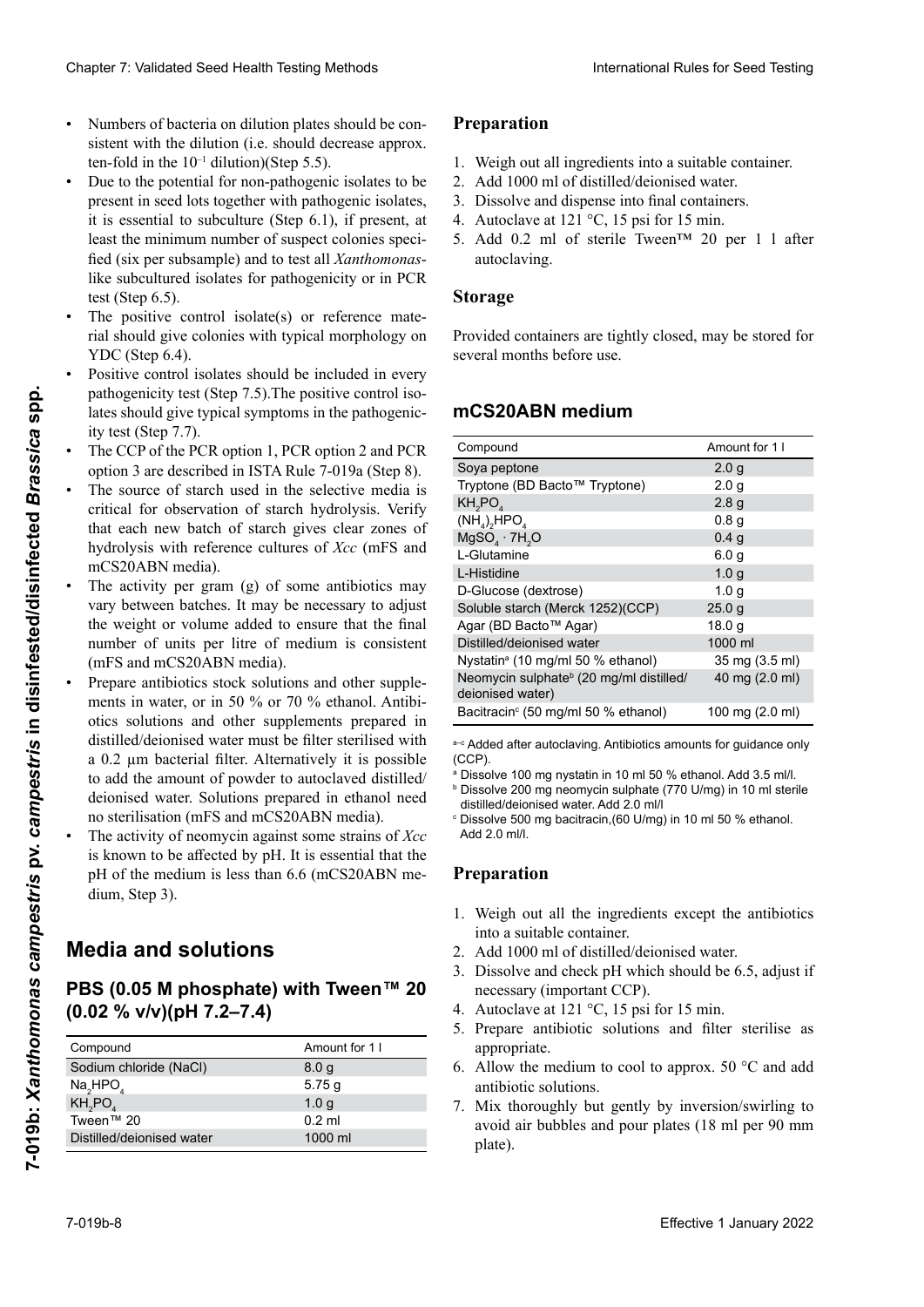#### **Storage** Tryptona (BD Bacto™ Tryptone) 2,0 g möglich. Tryptone 2,0 g

#### nistana amin'ny fivondronan-kaominin'i Amerika ao amin'ny faritr'i North Communication amin'ny faritr'i North <br>Ny INSEE dia mampiasa ny kaodim-paositra 2008–2014. Ilay kaominina dia kaominina mpikambana amin'ny faritr'i N mFS medium  $\overline{\phantom{a}}$

| International Rules for Seed Testing                                                                                                                                                                                                                                                                                                                                                                                                                                                                                                                                                   |                                      |                                                                                                                                                                                                   | <b>Chapter 7: Validated Seed Health Testing Methods</b>                                                                                                                                                                                                                                                                                                                                                                                                                                  |
|----------------------------------------------------------------------------------------------------------------------------------------------------------------------------------------------------------------------------------------------------------------------------------------------------------------------------------------------------------------------------------------------------------------------------------------------------------------------------------------------------------------------------------------------------------------------------------------|--------------------------------------|---------------------------------------------------------------------------------------------------------------------------------------------------------------------------------------------------|------------------------------------------------------------------------------------------------------------------------------------------------------------------------------------------------------------------------------------------------------------------------------------------------------------------------------------------------------------------------------------------------------------------------------------------------------------------------------------------|
| 8. Leave plates to dry in a laminar flow bench or similar<br>before use.<br><b>Storage</b><br>Store the prepared plates inverted in polythene bags at<br>$4 \pm 2$ °C and use within four weeks of preparation to en-<br>sure activity of antibiotics.<br>Depending on the source of starch, prestorage in the<br>refrigerator for several days before use may result in<br>more easily visible zones of starch hydrolysis.<br>mFS medium<br>Compound<br>K <sub>2</sub> HPO <sub>4</sub>                                                                                               | Amount for 1 I<br>0.8 <sub>g</sub>   | solutions.<br>and pour plates (18 ml per 90 mm plate).<br>before use.<br><b>Storage</b><br>sure activity of antibiotics.<br>more easily visible zones of starch hydrolysis.                       | 6. Allow medium to cool to approx. $50^{\circ}$ C before add-<br>ing the antibiotics, pyridoxine HCl and D-methionine<br>7. Mix the molten medium gently to avoid air bubbles<br>8. Leave plates to dry in a laminar flow bench or similar<br>Store the prepared plates inverted in polythene bags at<br>$4 \pm 2$ °C and use within four weeks of preparation to en-<br>Depending on the source of starch, pre-storage in<br>the refrigerator for several days before use may result in |
| KH <sub>2</sub> PO <sub>4</sub>                                                                                                                                                                                                                                                                                                                                                                                                                                                                                                                                                        | 0.8 <sub>g</sub>                     |                                                                                                                                                                                                   |                                                                                                                                                                                                                                                                                                                                                                                                                                                                                          |
| KNO <sub>3</sub>                                                                                                                                                                                                                                                                                                                                                                                                                                                                                                                                                                       | 0.5 <sub>g</sub>                     | Yeast dextrose chalk (YDC) agar                                                                                                                                                                   |                                                                                                                                                                                                                                                                                                                                                                                                                                                                                          |
| $MgSO4 \cdot 7H2O$                                                                                                                                                                                                                                                                                                                                                                                                                                                                                                                                                                     | 0.1 <sub>g</sub>                     |                                                                                                                                                                                                   |                                                                                                                                                                                                                                                                                                                                                                                                                                                                                          |
| Yeast extract<br>Methyl Green (1 % aq.)                                                                                                                                                                                                                                                                                                                                                                                                                                                                                                                                                | 0.1 <sub>g</sub><br>$1.5 \text{ ml}$ | Compound                                                                                                                                                                                          | Amount for 1 I                                                                                                                                                                                                                                                                                                                                                                                                                                                                           |
| Soluble starch (Merck 1252)(CCP)                                                                                                                                                                                                                                                                                                                                                                                                                                                                                                                                                       | 25.0 <sub>g</sub>                    | Agar (BD Bacto™ Agar)<br>Yeast extract                                                                                                                                                            | 15.0 <sub>g</sub><br>10.0 <sub>g</sub>                                                                                                                                                                                                                                                                                                                                                                                                                                                   |
| Agar (BD Bacto™ Agar)                                                                                                                                                                                                                                                                                                                                                                                                                                                                                                                                                                  | 15.0 <sub>g</sub>                    | $CaCO3$ (light powder)                                                                                                                                                                            | 20.0 <sub>g</sub>                                                                                                                                                                                                                                                                                                                                                                                                                                                                        |
| Distilled/deionised water                                                                                                                                                                                                                                                                                                                                                                                                                                                                                                                                                              | 1000 ml                              | D-Glucose (dextrose)                                                                                                                                                                              | 20.0 <sub>g</sub>                                                                                                                                                                                                                                                                                                                                                                                                                                                                        |
| Nystatin <sup>ª</sup> (10 mg/ml in 50 % ethanol)                                                                                                                                                                                                                                                                                                                                                                                                                                                                                                                                       | 35 mg (3.5 ml)                       | Distilled/deionised water                                                                                                                                                                         | 1000 ml                                                                                                                                                                                                                                                                                                                                                                                                                                                                                  |
| D-Methionine <sup>b</sup> (1 mg/ml 50 % ethanol)                                                                                                                                                                                                                                                                                                                                                                                                                                                                                                                                       | 3 mg (3.0 ml)                        |                                                                                                                                                                                                   |                                                                                                                                                                                                                                                                                                                                                                                                                                                                                          |
| Pyridoxine HCl <sup>c</sup> (1 mg/ml 50 % ethanol)                                                                                                                                                                                                                                                                                                                                                                                                                                                                                                                                     | 1 mg $(1 \text{ ml})$                |                                                                                                                                                                                                   |                                                                                                                                                                                                                                                                                                                                                                                                                                                                                          |
| Cephalexin <sup>d</sup> (20 mg/ml 50 % ethanol)<br>Trimethoprim <sup>e</sup> (10 mg/ml 70 % ethanol)                                                                                                                                                                                                                                                                                                                                                                                                                                                                                   | 50 mg (2.5 ml)<br>30 mg (3 ml)       | Preparation                                                                                                                                                                                       |                                                                                                                                                                                                                                                                                                                                                                                                                                                                                          |
| a-c, d, e Added after autoclaving. Antibiotics amounts for guidance<br>only (CCP).<br><sup>a</sup> Dissolve 100 mg nystatin in 10 ml 50 % ethanol. Add 3.5 ml/l.<br><sup>b</sup> Dissolve 10 mg D-methionine in 10 ml 50 % ethanol. Add 3.0<br>ml/l.<br><sup>c</sup> Dissolve 10 mg pyridoxine HCI in 10 ml 50 % ethanol. Add 1<br>ml/l.<br><sup>d</sup> Dissolve 200 mg cephalexin in 10 ml 50 % ethanol. Add 2.5 ml/l.<br><sup>e</sup> Dissolve 100 mg trimethoprim in 10 ml 70 % ethanol. Add 3 ml/l.<br><b>Preparation</b><br>1. Weigh out all the ingredients except antibiotics, |                                      | 2. Add 1000 ml of distilled/deionised water.<br>3. Steam to dissolve.<br>4. Autoclave at 121 $\degree$ C, 15 psi for 15 min.<br>5. Allow medium to cool to approx. $50^{\circ}$ C.<br>before use. | 1. Weigh out all ingredients into a suitable oversize con-<br>tainer (i.e. 250 ml of medium in a 500 ml bottle/flask)<br>to allow swirling of medium just before pouring.<br>6. Swirl to ensure even distribution of $CaCO3$ and avoid<br>air bubbles, and pour plates (22 ml per 90 mm plate).<br>7. Leave plates to dry in a laminar flow bench or similar                                                                                                                             |
| pyridoxine HCl and D-methionine into a suitable<br>container.                                                                                                                                                                                                                                                                                                                                                                                                                                                                                                                          |                                      | <b>Storage</b>                                                                                                                                                                                    |                                                                                                                                                                                                                                                                                                                                                                                                                                                                                          |
| 2. Add 1000 ml of distilled/deionised water.<br>3. Dissolve and check pH which should be 6.5, adjust if<br>necessary (important CCP).<br>4. Autoclave at 121 $\degree$ C, 15 psi for 15 min.<br>5. Prepare the antibiotic, pyridoxine HCl and D-methio-<br>nine solutions and filter sterilise as appropriate.                                                                                                                                                                                                                                                                         |                                      | temperature.<br>vided they do not dry out.                                                                                                                                                        | Store prepared plates inverted in polythene bags at room<br>Prepared plates can be stored for several months pro-                                                                                                                                                                                                                                                                                                                                                                        |
| Effective 1 January 2022                                                                                                                                                                                                                                                                                                                                                                                                                                                                                                                                                               |                                      |                                                                                                                                                                                                   | 7-019b-9                                                                                                                                                                                                                                                                                                                                                                                                                                                                                 |

- $^{\circ}$  Dissolve 10 mg D-methionine in 10 ml 50 % ethanol. Add 3.0 ml/l ml/l.
- ັບ......<br>∘ Dissolve 10 mg pyridoxine HCl in 10 ml 50 % ethanol. Add 1  $\eta$ . einen geeigneten Behälter. Die stellt die Behälter eine Stellt die Behälter. Die Behälter eine Behälter. Die B<br>Behälter. Behälter. Die Behälter. Die Behälter. Die Behälter. Die Behälter. Die Behälter. Die Behälter. Die Be  $\mathbf{r}$ . ml/l.
- <sup>d</sup> Dissolve 200 mg cephalexin in 10 ml 50 % ethanol. Add 2.5 ml/l.
- <sup>d</sup> Dissolve 200 mg cephalexin in 10 ml 50 % ethanol. Add 2.5 ml/l.<br>º Dissolve 100 mg trimethoprim in 10 ml 70 % ethanol. Add 3 ml/l.<br>' e Dissolve 100 mg trimethoprim in 10 ml 70 % ethanol. Add 3 ml/l.

### **Preparation**  $\mathbf{1}$  $P$ renaration pour éviter les bulles d'air et remplir les boïtes (18 ml pour une boîtes (18 ml pour une boîtes<br>De la pour une boîtes (18 ml pour une boîtes (18 ml pour une boîtes (18 ml pour une boîtes (18 ml pour une boît

- 1. Weigh out all the ingredients except antibiotics, pyridoxine HCl and D-methionine into a suitable ential des Medicines auf 50 der und Zugabe der Schlasse
- eontainer.<br>**2.** Add 1000 ml of distilled/deionised water.
- $\mu$ . Dissolve and check preparation should be 0.9, adjust in 2. Thus 1000 fm of distinct deformed water.<br>2. Disselse and the deal of soldier desetlike C.C. aliest if 3. Dissolve and check pH which should be 6.5, adjust if Stocker les bonnes dans des sacs en plastique à 4 ±2 °C) et utiliser dans un déclaire dans un déclaire dans un déclaire de 4 separées de 4 semaines de 4 separées de 4 semaines de 4 separées de 4 separées de 4 separées de 4
- hecessary (important CCT).<br>4. Autoclave at 121 °C, 15 psi for 15 min.
- $\frac{1}{2}$ . Autoclave at 121 °C, 19 psi foi 19 film. *s*. riepare nine solutions and filter sterilise as appropriate.  $\frac{8}{5}$ . Autoclave at 121 °C, 19 psi for 19 mm. riepare die antibiotie, pyridoxine ric  $\alpha$  and pour garantier pour garantier les antibiotiques. 5. Prepare the antibiotic, pyridoxine HCl and D-methio-
- 6. Allow medium to cool to approx. 50 °C before addsolutions. ing the antibiotics, pyridoxine HCl and D-methionine
- 7. Mix the molten medium gently to avoid air bubbles and pour plates (18 ml per 90 mm plate).
- 8. Leave plates to dry in a laminar flow bench or similar before use.  $\Omega$  0,1  $\Omega$  0,1  $\Omega$  0,1  $\Omega$  0,1  $\Omega$  0,1  $\Omega$  0,1  $\Omega$  0,1  $\Omega$  0,1  $\Omega$  0,1  $\Omega$  0,1  $\Omega$  0,1  $\Omega$  0,1  $\Omega$  0,1  $\Omega$  0,1  $\Omega$  0,1  $\Omega$  0,1  $\Omega$  0,1  $\Omega$  0,1  $\Omega$  0,1  $\Omega$  0,1  $\Omega$  0,1  $\Omega$  0,1  $\Omega$  0,1  $\Omega$  0,1  $\Omega$   $\mathcal{S} \Theta$

#### **Storage**  $\Theta$  $\mathcal{A}$

#### a-c, d, e Agregar después de autoclavar. Las cantidades de Yeast dextrose chaik (YDC) agar  $\mathcal{L}$   $\mathcal{L}$   $\mathcal{L}$   $\mathcal{L}$   $\mathcal{L}$   $\mathcal{L}$   $\mathcal{L}$   $\mathcal{L}$   $\mathcal{L}$   $\mathcal{L}$   $\mathcal{L}$   $\mathcal{L}$   $\mathcal{L}$   $\mathcal{L}$   $\mathcal{L}$   $\mathcal{L}$   $\mathcal{L}$   $\mathcal{L}$   $\mathcal{L}$   $\mathcal{L}$   $\mathcal{L}$   $\mathcal{L}$   $\mathcal{L}$   $\mathcal{L}$   $\mathcal{$ ibast dextib<del>se</del> Gilain (TDO) agai a–c, d, e Ajouté après autoclavage. Quantités à titre indicatif Yeast dextrose chalk (YDC) agar

|                           | Amount for 1 I    |
|---------------------------|-------------------|
| Compound                  |                   |
| Agar (BD Bacto™ Agar)     | 15.0 g            |
| Yeast extract             | 10.0 <sub>q</sub> |
| $CaCO3$ (light powder)    | 20.0 g            |
| D-Glucose (dextrose)      | 20.0 <sub>q</sub> |
| Distilled/deionised water | 1000 ml           |
|                           |                   |

# Preparation

- to allow swithing of including last before pouring.<br>2. Add 1000 ml of distilled/deionised water.
- 3. Steam to dissolve.
- 4. Autoclave at 121 °C, 15 psi for 15 min.
- 5. Allow medium to cool to approx. 50 °C.
- 6. Swirl to ensure even distribution of CaCO<sub>3</sub> and avoid air bubbles, and pour plates (22 ml per 90 mm plate).
- 7. Leave plates to dry in a laminar flow bench or similar before use.

#### **Storage.**  $\frac{1}{2}$  $\frac{1}{2}$